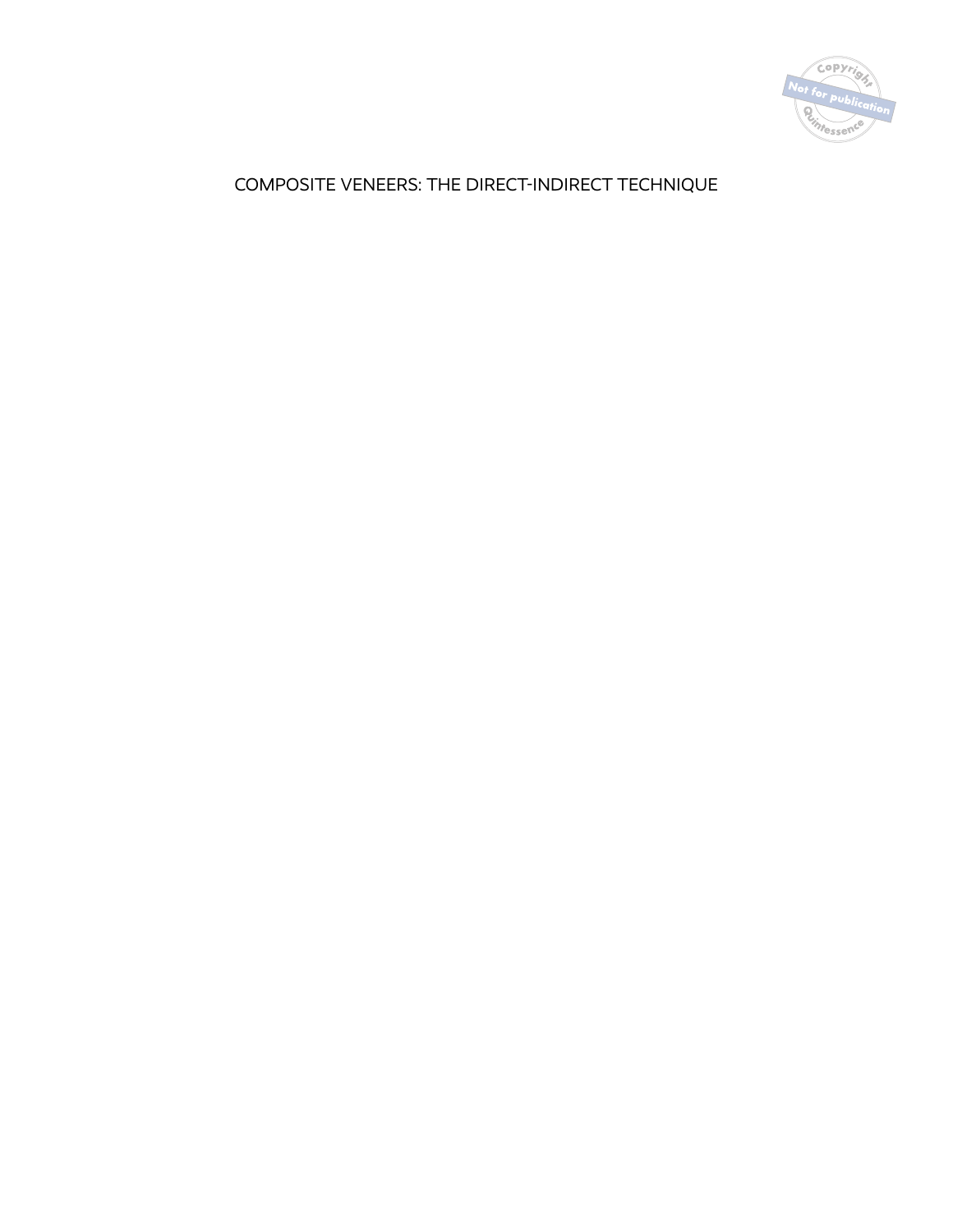

## Library of Congress Cataloging-in-Publication Data

Names: Fahl, Newton, Jr., author. | Ritter, André V., author.

Title: Composite veneers : the direct-indirect technique / Newton Fahl, Jr. and André V. Ritter.

Description: Batavia, IL : Quintessence Publishing Co, Inc, [2020] | Includes bibliographical references and index. | Summary: "The book discusses the many applications of the direct-indirect technique using composites, including prepless contact lenses and veneers, veneers with preparation (discolored teeth), fragments, diastema closure, and noncarious cervical lesions, and offers step-by-step protocols for each"-- Provided by publisher.

Identifiers: LCCN 2019046871 | ISBN 9780867159592 (hardcover) Subjects: MESH: Dental Veneers | Composite Resins--therapeutic use | Dental Restoration, Permanent--methods | Esthetics, Dental | Contact Lenses Classification: LCC RK652.5 | NLM WU 515 | DDC 617.6/95--dc23 LC record available at https://lccn.loc.gov/2019046871



© 2020 Quintessence Publishing Co, Inc Quintessence Publishing Co, Inc 411 N Raddant Road Batavia, IL 60510 www.quintpub.com

5 4 3 2 1

All rights reserved. This book or any part thereof may not be reproduced, stored in a retrieval system, or transmitted in any form or by any means, electronic, mechanical, photocopying, or otherwise, without prior written permission of the publisher.

Editor: Leah Huffman Design: Sue Zubek Production: Angelina Schmelter

Printed in Brazil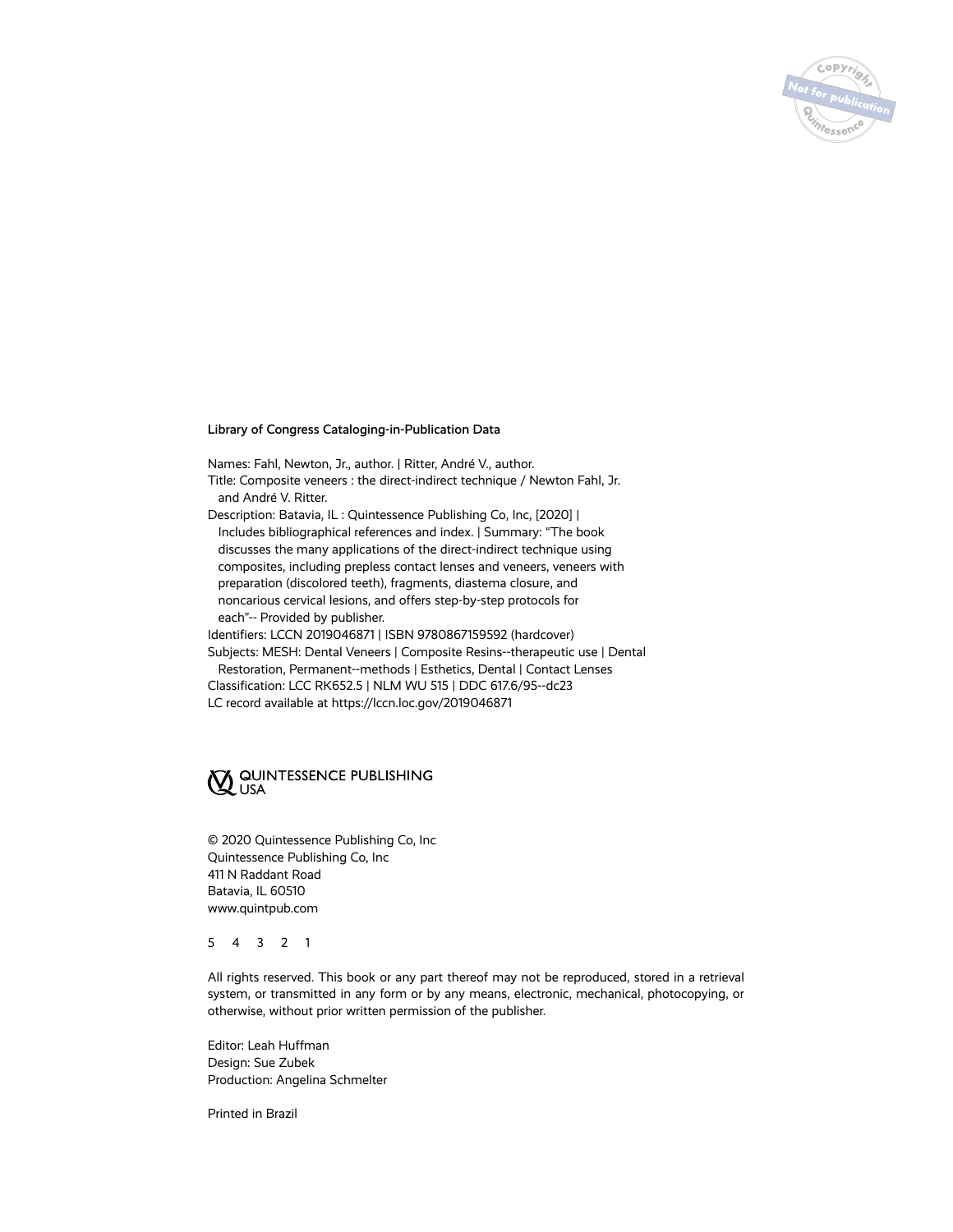# THE DIRECT-INDIRECT<br>TECHNIQUE O<br>COMPOSITECHNIQUE VENEERS

**Newton Fahl, Jr, DDS, MS** Director, Fahl Center Private Practice Curitiba, Brazil

**André V. Ritter, DDS, MS, MBA, PhD** Professor and Chair Department of Cariology and Comprehensive Care New York University College of Dentistry New York, New York



Berlin | Chicago | Tokyo Barcelona | London | Milan | Mexico City | Moscow | Paris | Prague | Seoul | Warsaw Beijing | Istanbul | Sao Paulo | Zagreb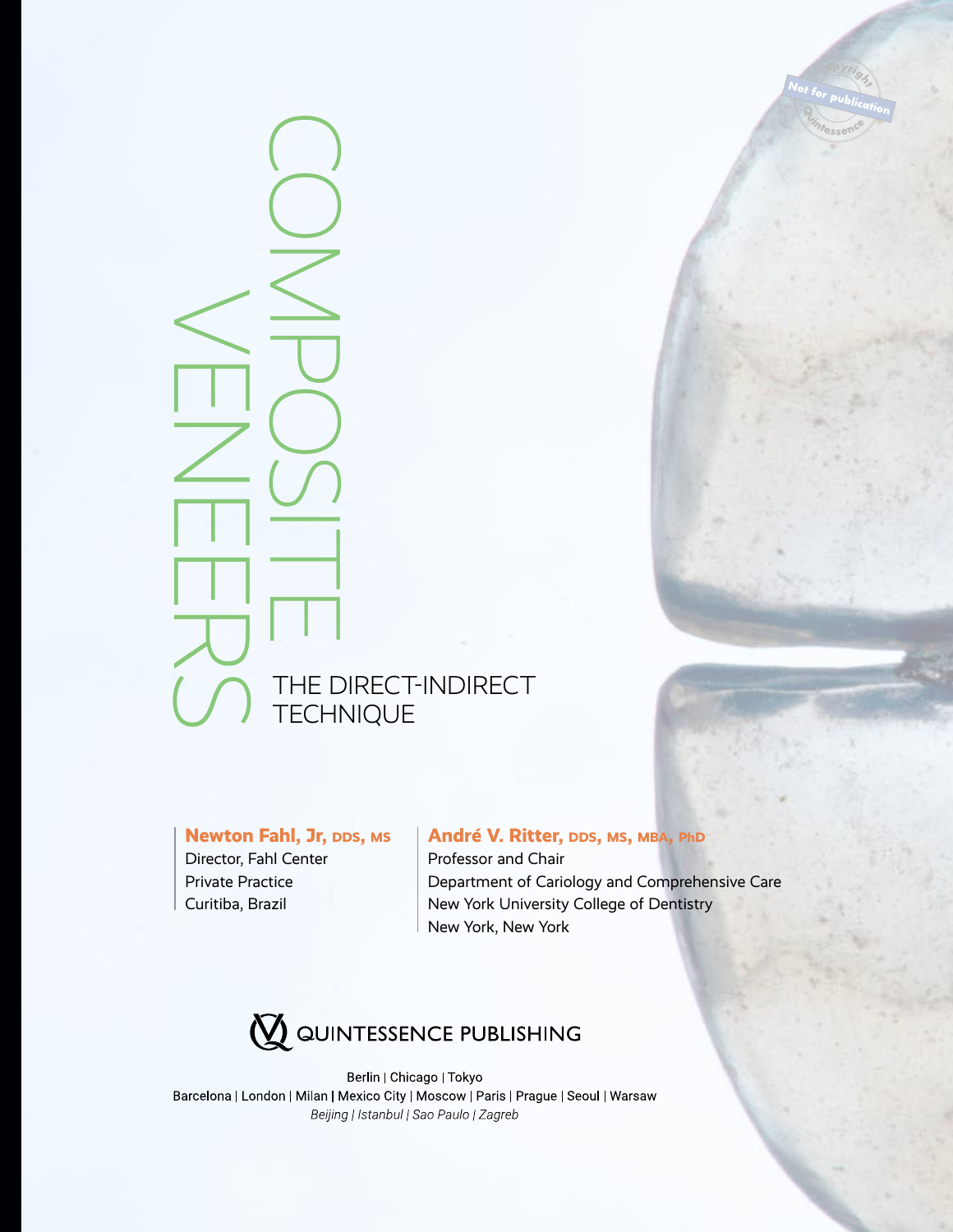

# **Dedication**

*For from Him and through Him and for Him are all things.*  **To Him be the glory forever! Amen.** Romans 11:36

*To "Vida" Grace, my loving wife and best friend. Thanks for always giving me the courage and push to take off and supporting me with the fuel to fly high. —NF*

*I dedicate this book to my father, Nestor M. Ritter (1941–2017), without whom none of this would have been possible. —AVR*

# **Acknowledgments**

I want to express my deepest love and gratitude to my parents—my role models in life—and my mentor and friend, Jerry Denehy. I'm deeply indebted to Mariano Flores (in memoriam) and Ron Jackson for opening up doors. A very special thanks to the Fahl Center Team for their dedication and support throughout my professional career. I am grateful to all educators, peers, and friends who have left their imprint on my personal and professional life. —NF

I would like to thank those who directly or indirectly contributed to my professional development. A very special thank you to my wife and partner in life, Jane Pozza, for her patience and support during the preparation of this book. —AVR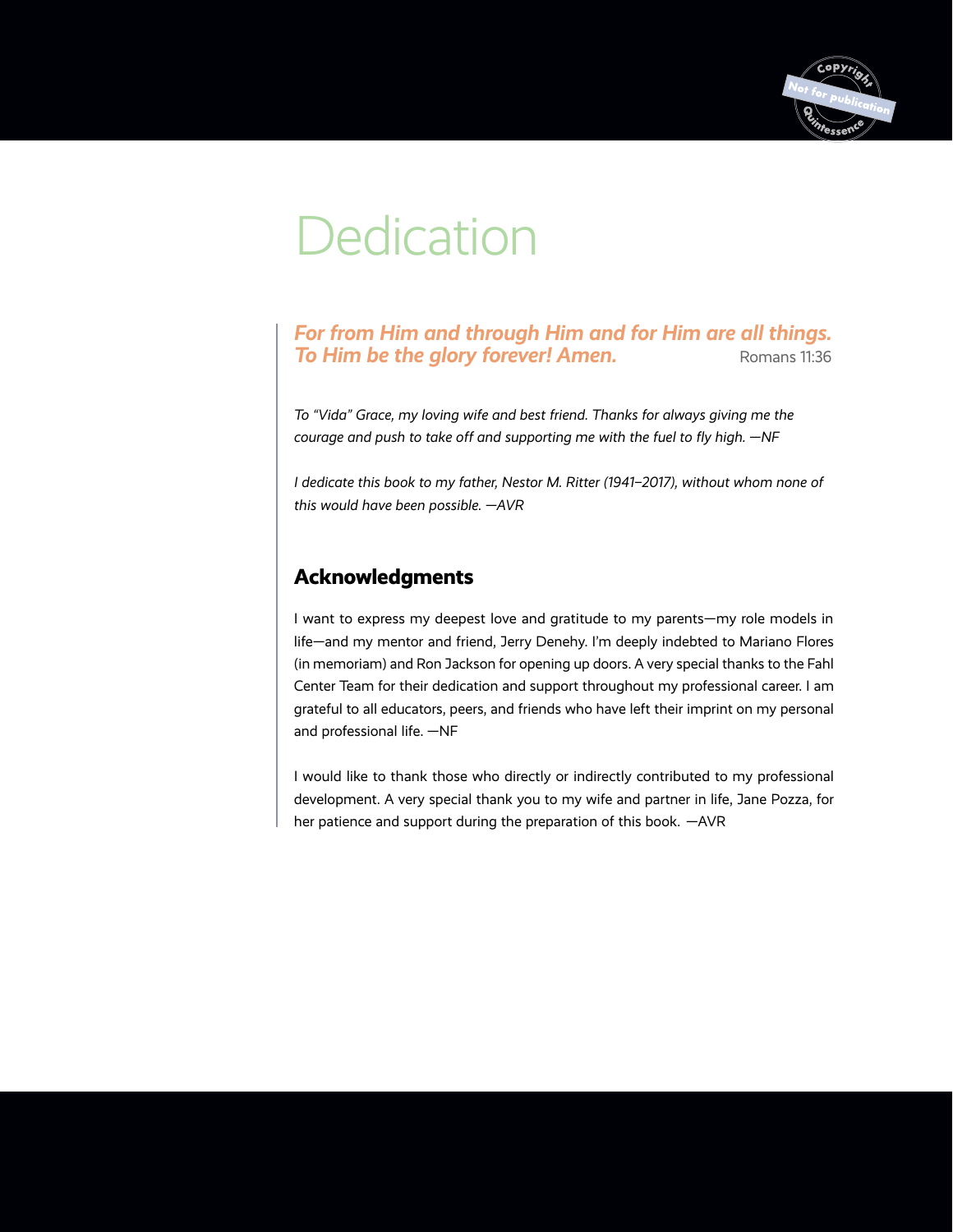

# **Contents**

| Foreword       | vi  |
|----------------|-----|
| <b>Preface</b> | VII |

1

2

3

4

5

6

**The Direct-Indirect Concept** *1*

**Composite Resins and Layering Strategies** *19*

**Prepless Contact Lenses and Veneers** *43*

**Veneers with Preparation: Discolored Teeth** *127*

**Indirect Restorations Fabricated on Flexible Silicone Models** *191*

**Direct-Indirect Class V Inlays** *249*

**Index** *284*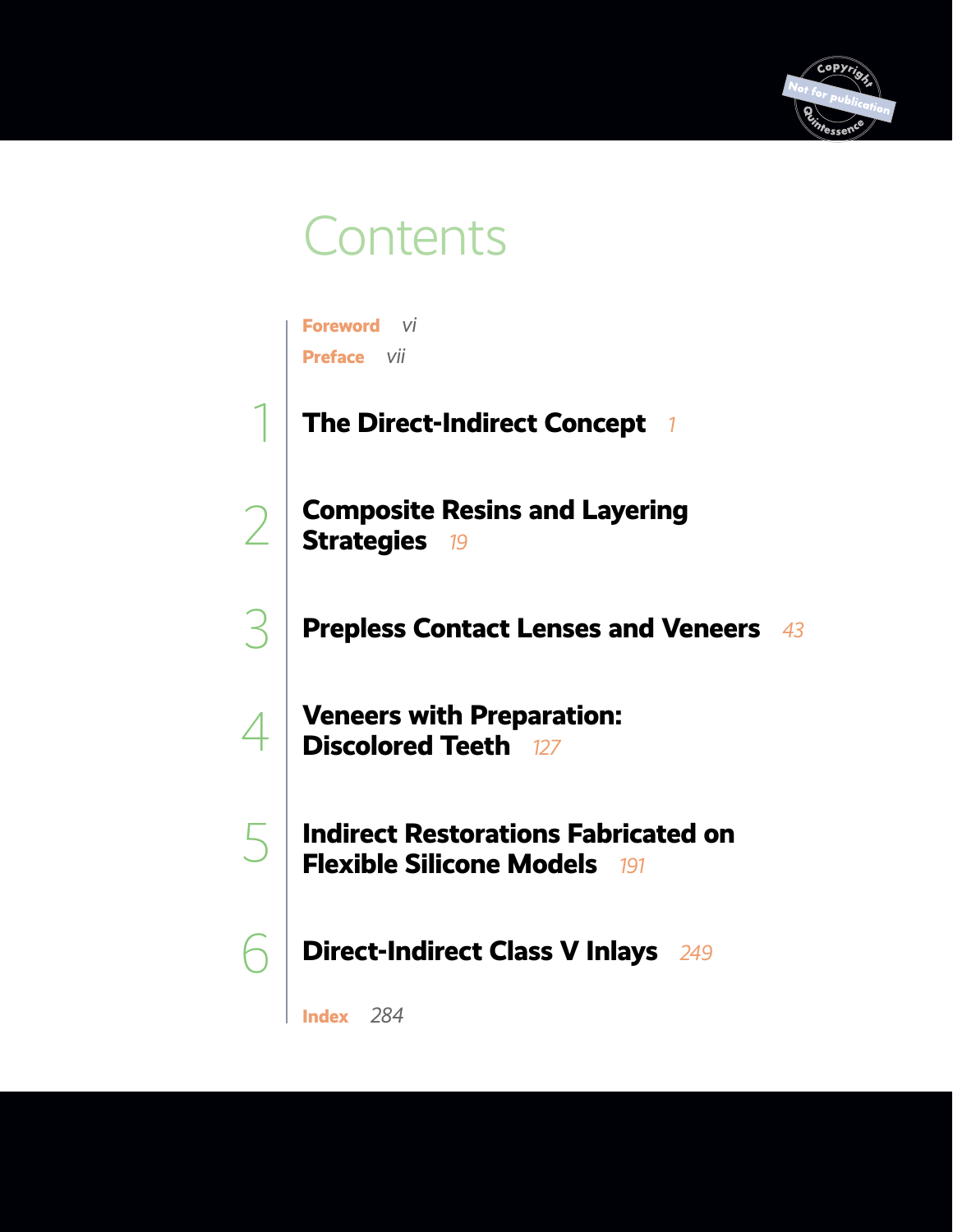

# Foreword

Direct composite resin restorations currently provide long-term, affordable esthetics when utilized in the hands of a skilled and knowledgeable clinician. Indirect restorations also certainly provide excellent esthetics with distinct advantages and disadvantages compared to direct restorations. This book covers the concept of combining both approaches into a direct-indirect procedure with composite resin, a technique unfamiliar to many dental practitioners. The direct-indirect procedure allows the practitioner the opportunity to utilize the knowledge and skill of direct resin placement with the precision and convenience of indirect finishing and cementation.

I am very pleased that Drs Newton Fahl and André Ritter have chosen to write the first textbook that presents the unique combination of these procedures. Both authors bring years of recognized excellence in practice and a wealth of knowledge and experience with composite resin systems, as well as the respect of clinicians worldwide. Although perhaps best known for his effective clinical abilities, lecturing, and demonstration skills with direct composite resin restorations, Dr Fahl has utilized the direct-indirect restoration technique for many years with great success in his practice.

With excellent photography, precise drawings, and descriptive text, this book demonstrates the range of procedures that may be successfully treated with the direct-indirect technique. It also clearly defines the sequential steps necessary for their implementation. In describing these steps, the book provides an invaluable source of information for the construction of the direct restoration, the intraoral and extraoral finishing of the indirect restoration, and the proper selection of bonding and luting agents. For the reader, this is like getting two books in one, tapping into all of the authors' knowledge in both direct and indirect areas. The authors share their recommendations on the proper selection and manipulation of resins and the correct choice and use of opacities for blocking stains. Bonding agents and luting agents and their involved procedures are also outlined in detail. An up-to-date review of currently available materials is described along with the specific techniques to properly utilize each of them effectively, and the clinical cases are clearly illustrated through step-by-step sequences.

**Gerald E. Denehy, DDS, MS** Emeritus Professor Department of Operative Dentistry University of Iowa College of Dentistry

As a clinician-educator myself who has worked with composite resins for over 50 years, I find this book to be an essential read for all dental practitioners who use composite resin systems. The direct-indirect technique offers great promise, but the wealth of information present in this book will be extremely valuable to anyone no matter whether they use direct, indirect, or direct-indirect techniques. This is a book well worth the wait!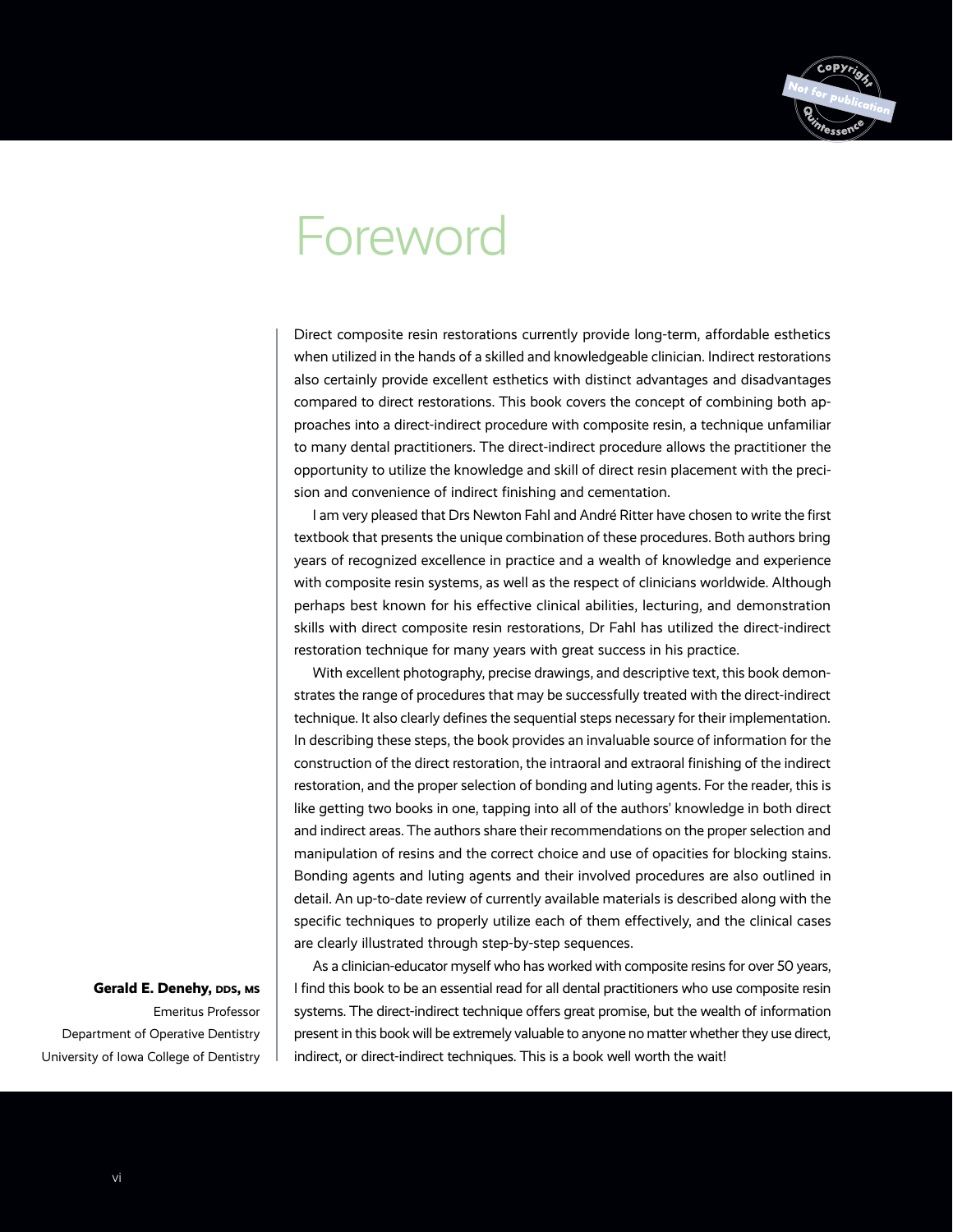

# Preface

It has been over 25 years since I came across Nathan Birnbaum's publication on what I later came to call *direct-indirect restorations*. His work motivated me to investigate new ways to use composite resins other than the conventional direct approach. At first, the technique was very empirical, lacking a clinical protocol that would minimize failures. So I started experimenting with ways of working faster and more predictably to achieve outstanding results. My initial trials involved restoring simple cases with a single shade to primarily correct minor morphologic discrepancies. Soon I realized the direct-indirect technique could be expanded to other clinical challenges to address form and color issues of the esthetically compromised dentition. Thus I ventured into an arena that would reveal itself a lot more encompassing than I had ever fathomed. I moved from single-shaded contact lenses to thicker, more complex veneer-type restorations. Gradually, the level of complexity of what I could do with the direct-indirect approach became so intricate that it required being methodized into logical fundamental guidelines and clinical protocols to assist anyone who wanted to learn this unknown concept. Over the years, as my clinical expertise became intermingled with my teaching of the technique, ideas, workflows, and step-by-step protocols started to come together logically. It is precisely this long-term assembly of trials and errors, successes, and failures that I am pleased to introduce in this work with my coauthor, Dr André Ritter. Dr Ritter's expertise in clinical dentistry and research, along with his outstanding editorial knowledge, was paramount for the compilation and completion of this book in its present form.

Our goal is to take the reader on a pleasurable journey to learn the direct-indirect technique. We divided the book into six distinct yet confluent chapters. The first chapter presents the rationale and introduces the benefits of the method. Chapter 2 lays the foundation for the proper selection of the restorative materials—composites, tints, and opaquers—and discusses layering concepts and their clinical implications. Chapter 3 introduces prepless contact lenses and veneers based on minimally invasive restorative strategies to solve minor to moderate anatomical problems. In chapter 4, solving discolored substrate challenges is addressed, introducing preparation design and more elaborate layering protocols with the use of opaquers. Multiple contact lenses and veneers—a challenging clinical scenario—is presented in chapter 5 as an indirect option on flexible models to assist the clinician in optimizing results. Finally, chapter 6 discusses and teaches the restoration of noncarious cervical lesions via Class V inlays, a technique that assembles all the benefits of the direct-indirect protocol to help the clinician address a prevalent pathology of this era with great success.

*It is our innermost wish that this book becomes more than just another book on one's shelf. We want the reader to be adventurous in trying out a technique that has made a tremendous impact on the lives of so many, including patients, students, and our own lives above all. As with all that is new, learning the directindirect technique will require dedication and a strong willingness of the reader to be better. Once you master the lessons contained in this book, you will never view composite resins the same way ever again. We wish you a great reading and learning adventure!*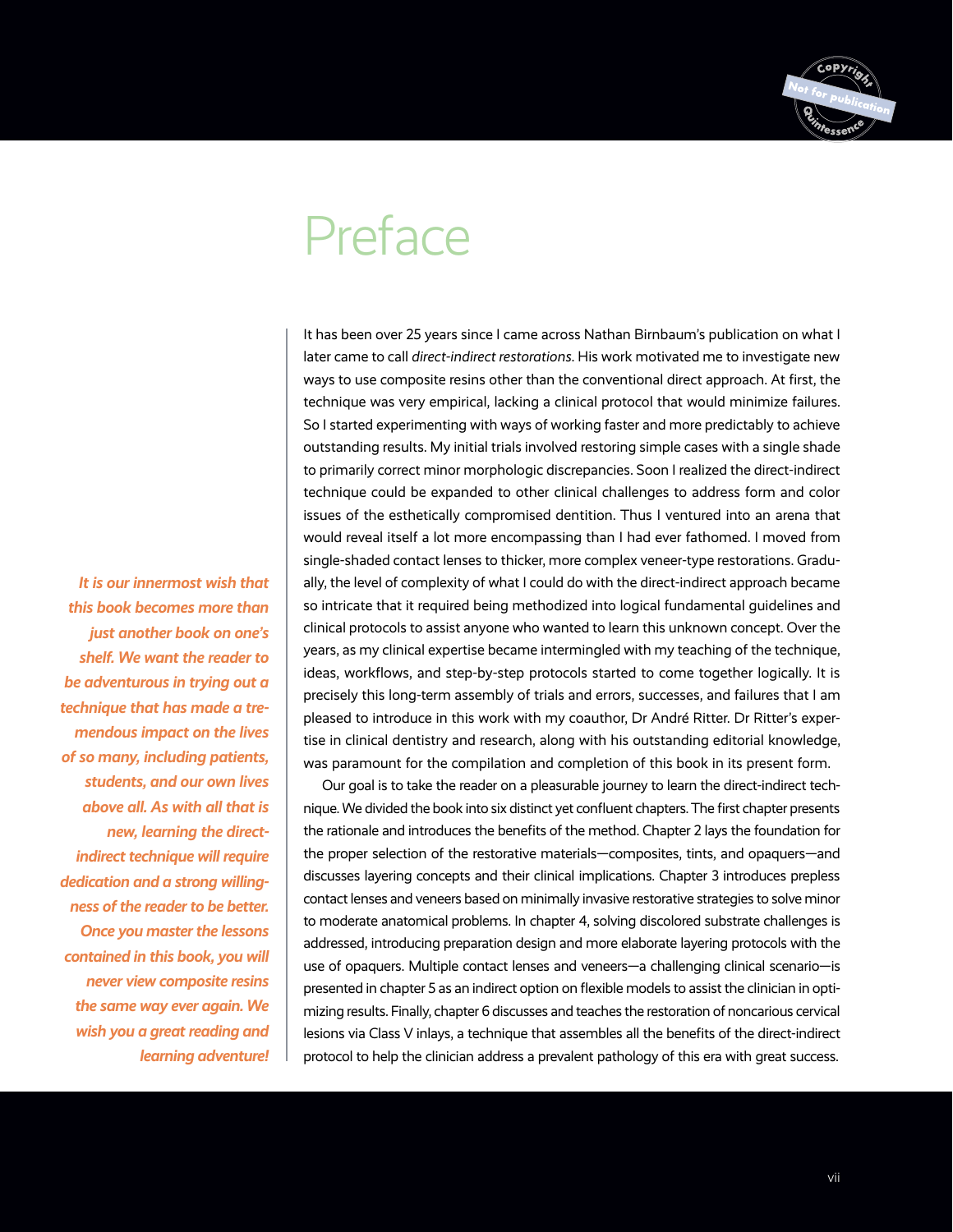

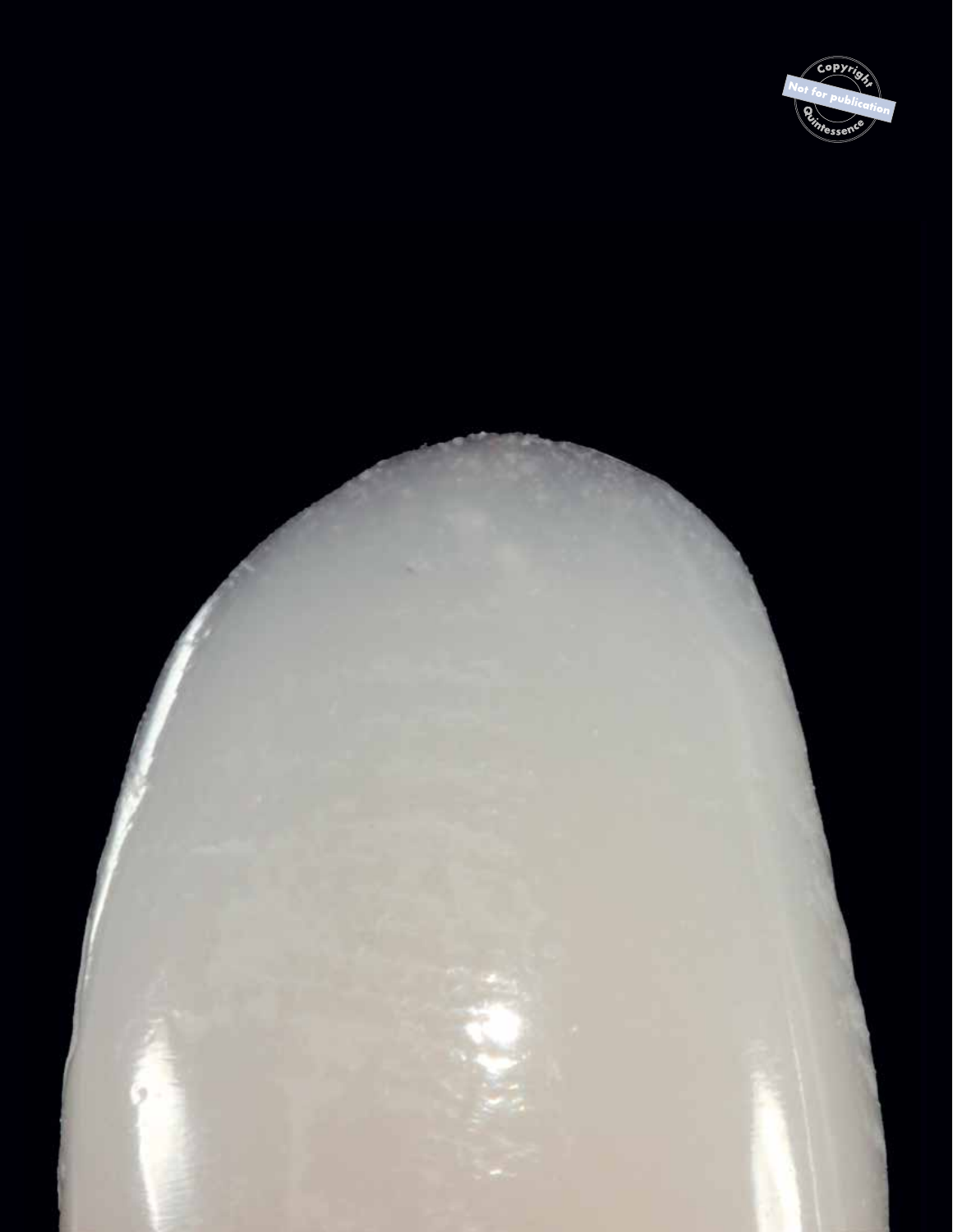# CHAPTER 1



# The Direct-Indirect Concept

# **Use of Composite Resins**

Light-activated composite resins are used extensively for the conservative functional restoration and esthetic enhancement of both anterior and posterior teeth. Modern composite resins present excellent esthetic and physical properties, are relatively easy to use for an array of simple and complex applications, do not require sophisticated and off-site equipment for their fabrication, and offer a comparatively inexpensive treatment option for patients of all ages. Through considerable investment in research and innovation, dental manufacturers have developed composite resins that can mimic with high fidelity the optical and colorimetric characteristics of dentin and enamel.<sup>1,2</sup> At a time when digital dentistry is growing by the minute and CAD/CAM technology seems to permeate the clinical and laboratory environments irreversibly, there is still a huge demand for the use of minimally invasive adhesive protocols through the methodical and conscious application of composite resins. For decades the continuous evolution of adhesive technologies has generated the development of several noninvasive esthetic techniques using composite resins to correct a variety of defects in the color and shape of the anterior dentition. These defects include tetracycline staining, fluorosis, hypoplasia, hypocalcification, aging, pulpal necrosis, and morphologic defects due to caries, trauma, and genetic factors.<sup>3-9</sup> Although far from being ideal, current adhesive systems offer an extremely broad and safe restorative potential, requiring only ultraconservative preparation or even no preparation of the dental structure, providing restorations with integrity and longevity.

When compared with ceramic restorations, the clinical longevity of composite resins seems to be a critical factor in the choice of restorative material for both clinicians and patients (Table 1). Although there are overlaps in their clinical indications, it is necessary to consider that composite resins and ceramics are distinct materials in their physical and mechanical properties and should therefore be evaluated separately relative to the benefits they offer. If the relative longevity of ceramic laminates is compared to that of composite resins, the observed results can vary significantly.<sup>10-13</sup> The esthetic quality and longevity (or durability) of a dental restoration is affected by many factors, including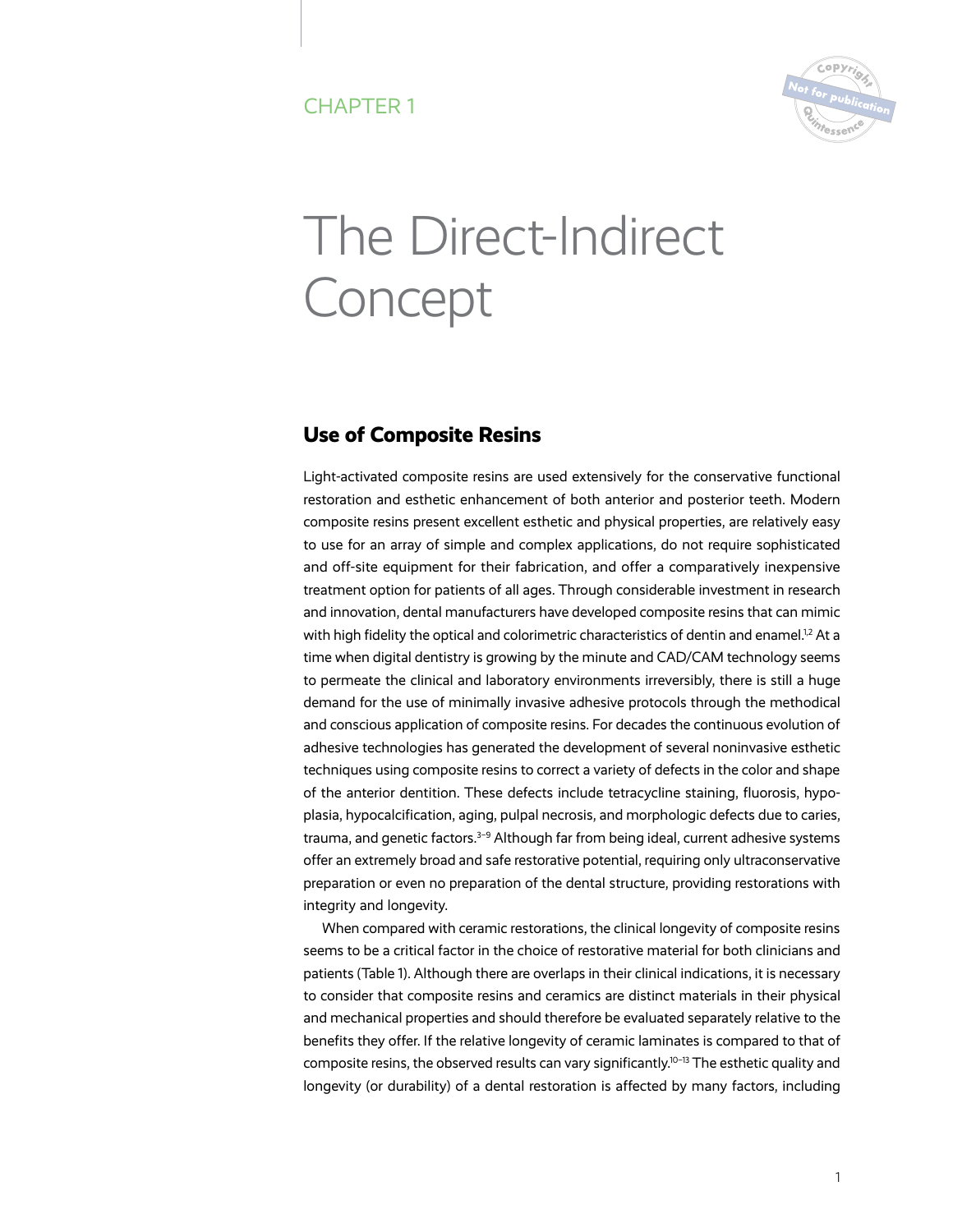

#### TABLE 1

Comparison of direct, direct-indirect, and indirect restorations

|                        | <b>Direct</b><br>(composite resin) | <b>Direct-indirect</b><br>(composite resin) | <b>Indirect</b><br>(ceramics) |
|------------------------|------------------------------------|---------------------------------------------|-------------------------------|
| Level of difficulty    | Low to intermediate                | Intermediate to high                        | Intermediate to high          |
| Treatment time         | Long                               | Intermediate                                | Long                          |
| Number of appointments | $1 - 2$                            | $1 - 2$                                     | $2 - 3$                       |
| Quality of margins     | Moderate                           | Excellent                                   | Good to excellent             |
| Alteration of form     | Yes                                | <b>Yes</b>                                  | <b>No</b>                     |
| Modulation of color    | <b>No</b>                          | <b>Yes</b>                                  | <b>Yes</b>                    |
| <b>Final esthetics</b> | Excellent                          | Excellent                                   | Excellent                     |
| Longevity              | Intermediate to high               | Intermediate to high                        | High                          |
| Patient comfort        | Intermediate                       | High                                        | Intermediate to high          |
| Cost to dentist        | \$                                 | \$                                          | \$\$\$                        |
| Cost to patient        | \$                                 | \$\$                                        | \$\$\$                        |

the operator, the technique, the materials, the conditions in which the restoration is executed, and, finally, the patient, taking into account their age as well as their eating and personal habits (eg, smoking and parafunction).<sup>14-18</sup> The literature presents clear evidence that composite resins and ceramics are materials that can be used synergistically, according to their best characteristics and properties, for the optimization of clinical results.19,20

Another factor considered by clinicians in choosing a direct or indirect approach is the time required to perform the procedure. It is common to affirm that indirect pro-

*Current composite resins exhibit esthetic and mechanical properties so similar to enamel and dentin that the operator factor may actually be what ultimately determines the level of satisfaction of our patients, not the restorative material itself.*

cedures are more advantageous than direct procedures, from the point of view of predictability, clinical productivity, and financial gain, because they require less clinical chair time in their execution. This statement must be considered only partially true because it depends essentially on the type as well as number of restorations that will be fabricated, not to mention the technical knowledge and training that the operator must have to perform such procedures.<sup>21</sup> In the over 60 years of combined teaching and clinical experience of the authors, they have learned that it is possible to exponentially optimize the clinical chair time and achieve optimal results of es-

thetic quality and restorative precision with both techniques through learning and incorporation of methodical protocols.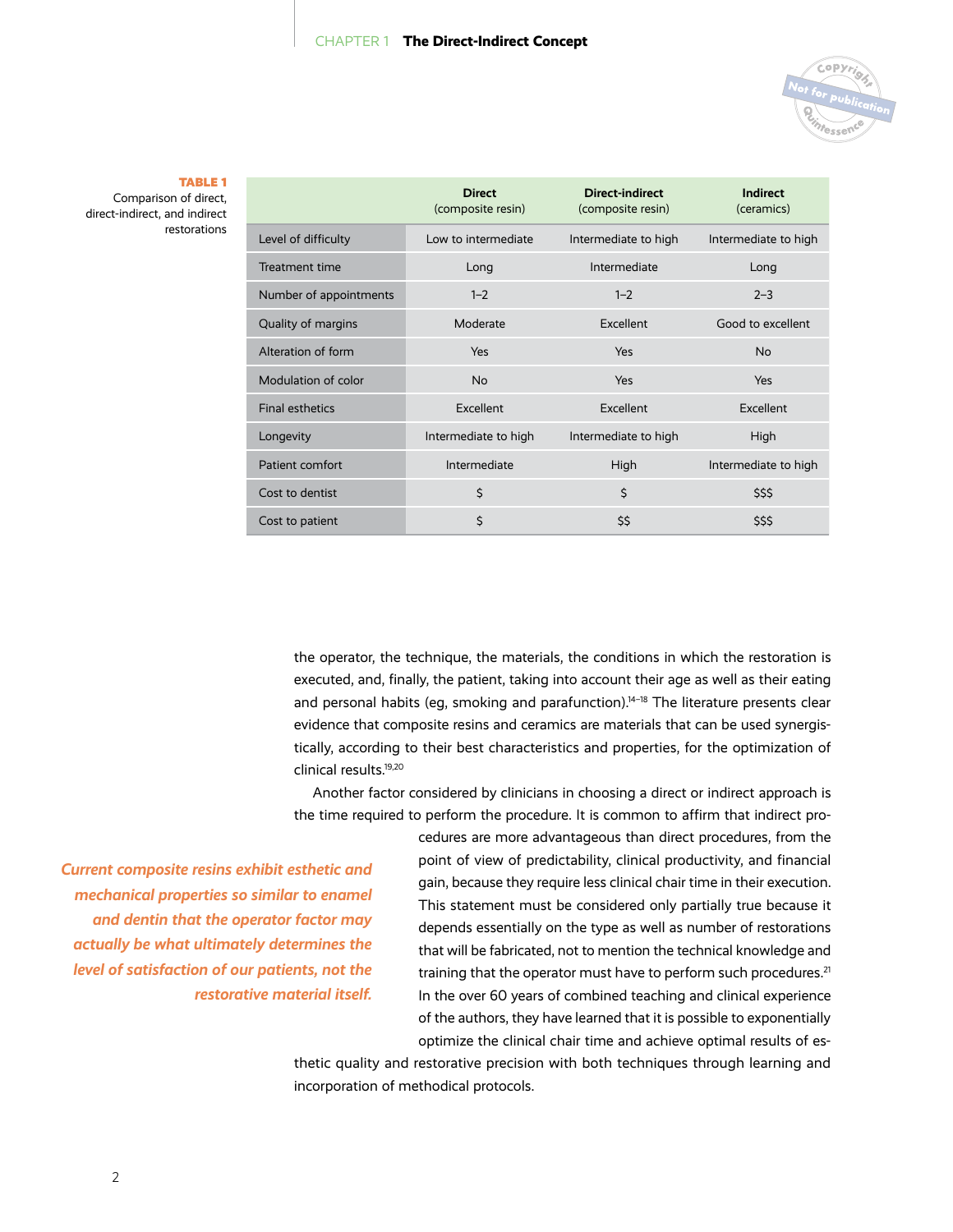

Patient satisfaction is also an essential factor in the selection of either composite resins or ceramics. A study evaluating the degree of satisfaction of patients submitted to three distinct types of veneers—direct resin, indirect resin, and ceramic restorations demonstrated that patients favored ceramic veneers after 2 years.<sup>22</sup> However, current composite resins exhibit esthetic and mechanical properties so similar to enamel and dentin that the operator factor may actually be what ultimately determines the level of satisfaction of our patients, not the restorative material itself.

Composite resins are extremely versatile materials. One of their greatest advantages over indirect restorative materials is that composite resins can be used with minimal reduction of natural tooth structure, given their minimal need for tooth preparation retention and resistance form. This allows for conservation of tooth structure and ultimately results in extended longevity for the tooth-restoration complex.<sup>23</sup> The durability of direct composite resin restorations is affected by material factors, operator factors, and patient factors.<sup>14,24-28</sup> However, when properly selected and used, these materials can yield excellent and long-lasting results.<sup>29-31</sup>

# **Direct Restorations: The Orthodox Approach**

Since their inception, composite resins have been mostly used via a direct technique. As such, the composite resin is directly applied to the tooth structure already adhesively prepared and artistically sculpted by light activating one or more increments to restore color and shape.32 The direct approach enables the operator to evaluate and control the restorative process as much as possible, from color selection to final morphology, and is usually done in a single appointment. For these reasons, the direct technique is the preferred composite resin technique. However, successful esthetic and functional results with the direct technique are not always easy to achieve and depend mainly on the operator's understanding of the adhesive technology, knowledge of the mechanical properties of the composite resins and their optical relationship with the natural tooth structure, correct handling of layering techniques, and proper light curing.<sup>33</sup> Because the process of application, finishing, and polishing is performed entirely intraorally, the direct technique has some disadvantages that can be minimized or even eliminated via the technique proposed in this book, the direct-indirect approach.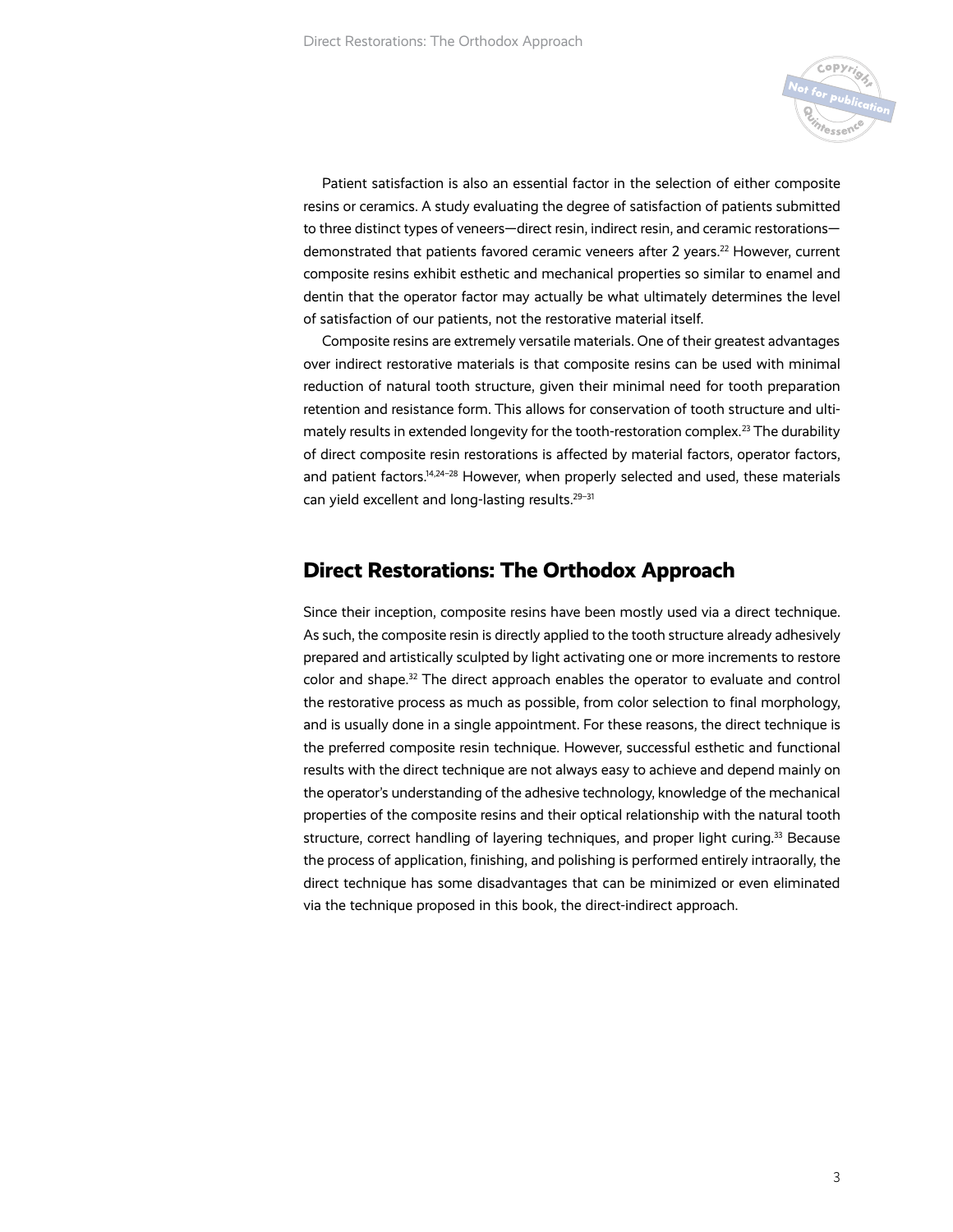

Disadvantages inherent to the direct technique include color instability, potential for wear, and polymerization shrinkage, which can result in estimated restoration longevity of 4 to 8 years according to some studies.<sup>14,27,34</sup> All of these problems relate to the relative inefficiency and poor performance of intraoral light-curing units, either due to poor access to the surface being cured, poor operator technique, or a combination of these factors. Once again, however, the clinical scenario involved in the longevity (durability) of direct restorations is multifactorial, and the triad determined by material, technique, and operator must always be taken into account in the evaluation of causes for failure.

# **The Indirect Technique**

To address the challenges presented by direct restorations, indirect techniques for composite resins have been developed, allowing them to be processed in the laboratory or chairside in the dental office.<sup>35</sup> When properly light activated in the presence of vacuum or pressure and subsequently subjected to heat, these types of restorations exhibit greater conversion of monomers to polymers. This optimized conversion can result in improved physical properties of the material, such as increased wear resistance, improved hardness, polymerization shrinkage control, color stability, and enhanced biocompatibility.<sup>36</sup> However, the increasing availability of ceramics with high-quality optical properties and excellent mechanical properties has rendered the use of the indirect technique for making composite resin veneers and anterior crowns obsolete.

# **The Direct-Indirect Technique**

Thus, the direct-indirect restorative technique emerged, which brings together many of the advantages present individually in both the direct and the indirect techniques. As the terminology is new, it is necessary to first explain what the direct-indirect technique means. To explain it simply, a direct-indirect restoration is one in which the composite

*To explain it simply, a direct-indirect restoration is one in which the composite resin is sculpted DIRECTLY on the tooth structure without previous adhesive preparation, light activated, removed from the tooth, heat tempered, finished and polished extraorally, and finally "bonded" or adhered INDIRECTLY in the mouth in a single appointment.* resin is sculpted DIRECTLY on the tooth structure without previous adhesive preparation, light activated, removed from the tooth, heat tempered, finished and polished extraorally, and finally "bonded" or adhered INDIRECTLY in the mouth in a single appointment (Fig 1). In fact, the technique comprises several important requirements for each of the steps and may present slight variations depending on the clinical procedure. Also called *semidirect*, this technique has clinical applications in the anterior and posterior dentition, and its benefits are widely discussed in the literature.<sup>37-43</sup> When initially introduced, the major benefits of the technique emphasized the possibility of subjecting intraorally made veneers and inlays to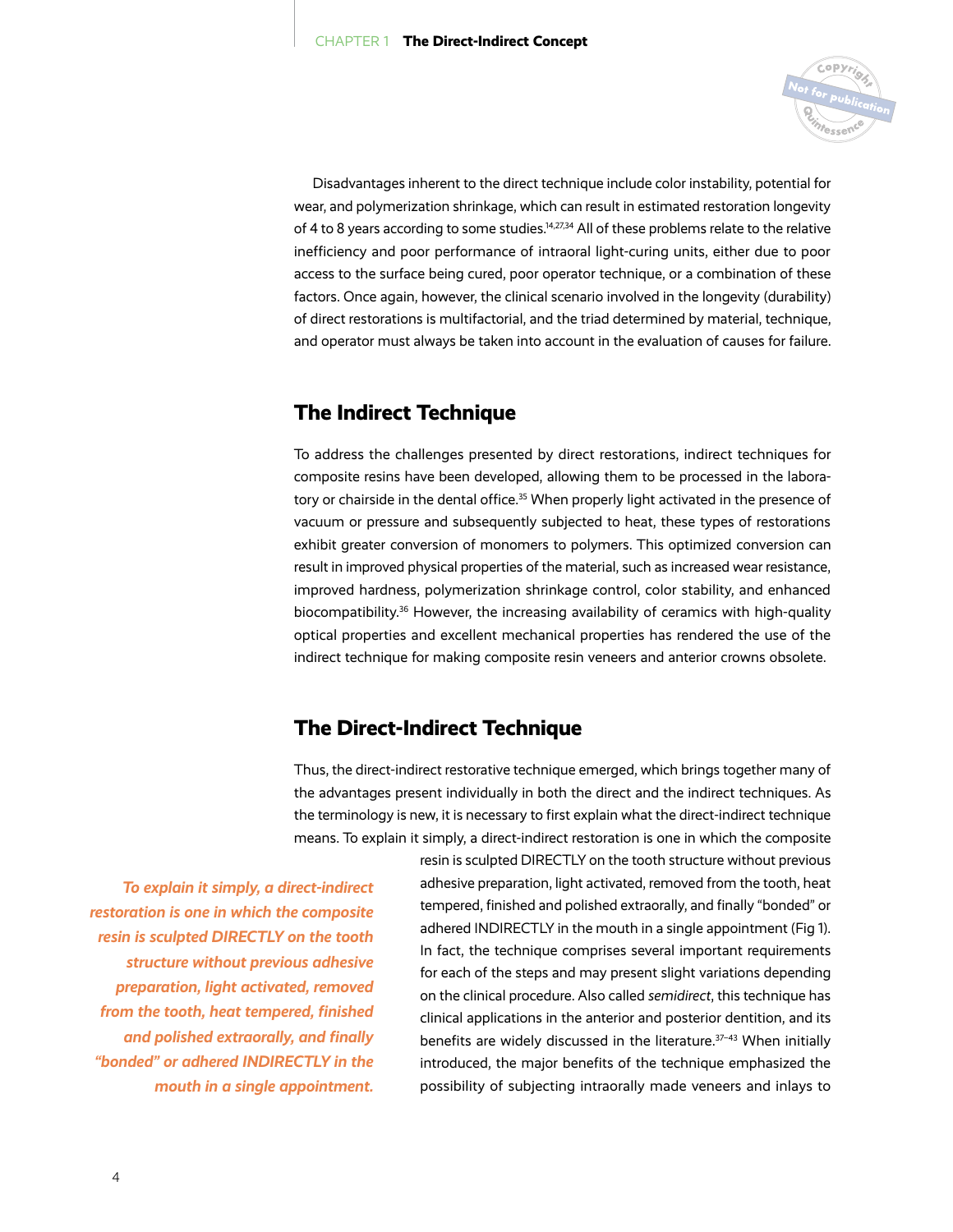

 additional extraoral light and heat treatment in order to optimize the physical properties and clinical behavior of the restorations due to an increase in the polymeric conversion of the organic matrix of the restorative composite resins.<sup>36,44,45</sup> Although of extreme importance, the optimization of physical properties is just one of the numerous advantages presented by the technique.

Because in the direct-indirect technique the restoration is sculpted directly on the tooth surface and removed after its light activation, it can be thermally treated, finished, and polished prior to processing for adhesion and luting. Thus, the resulting restoration exhibits improved mechanical properties, excellent esthetics, as well as unrivaled marginal adaptation and polishing. Moreover, the marginal gap that may result from polymerization shrinkage of the restoring resin in a direct technique is compensated by the precise adaptation of the directly sculpted veneer in association with a lower film thickness of the resin luting agent. $46$  The absence of a laboratory phase excludes provisionalization and eliminates the costs arising from this step. One of the most significant advantages of this technique, which will be very evident in the course of the book, is the possibility of the operator modulating the final color of the restoration with the luting agents, allowing for minor modifications in the restoration hue, chroma, and value (see chapter 3).

As presented in the chapters that follow, the direct-indirect technique has a wide range of applications, including prepless contact lenses and veneers, veneers with preparation (discolored teeth), fragments, diastema closure, and noncarious cervical lesions, among others. In some situations, the correct shape of microdontia-affected teeth or lingually inclined teeth can be re-established through a thin contact lens–type veneer with only one or two shades. Other times several layers of resins of different shades and opacities are necessary to correct tooth discoloration and achieve a natural mimicry.

The direct-indirect technique requires the operator to have an open mind to incorporate new paradigms into their clinical reality. The audacious learning process might result in a certain amount of discomfort because it involves overcoming unknown challenges, which will naturally push the operator back into his or her comfort zone. As in any other area of dentistry, the mastery of this technique requires focus, a desire to learn, and intense training. The reward will surely come amplified with an unprecedented level of professional and personal satisfaction.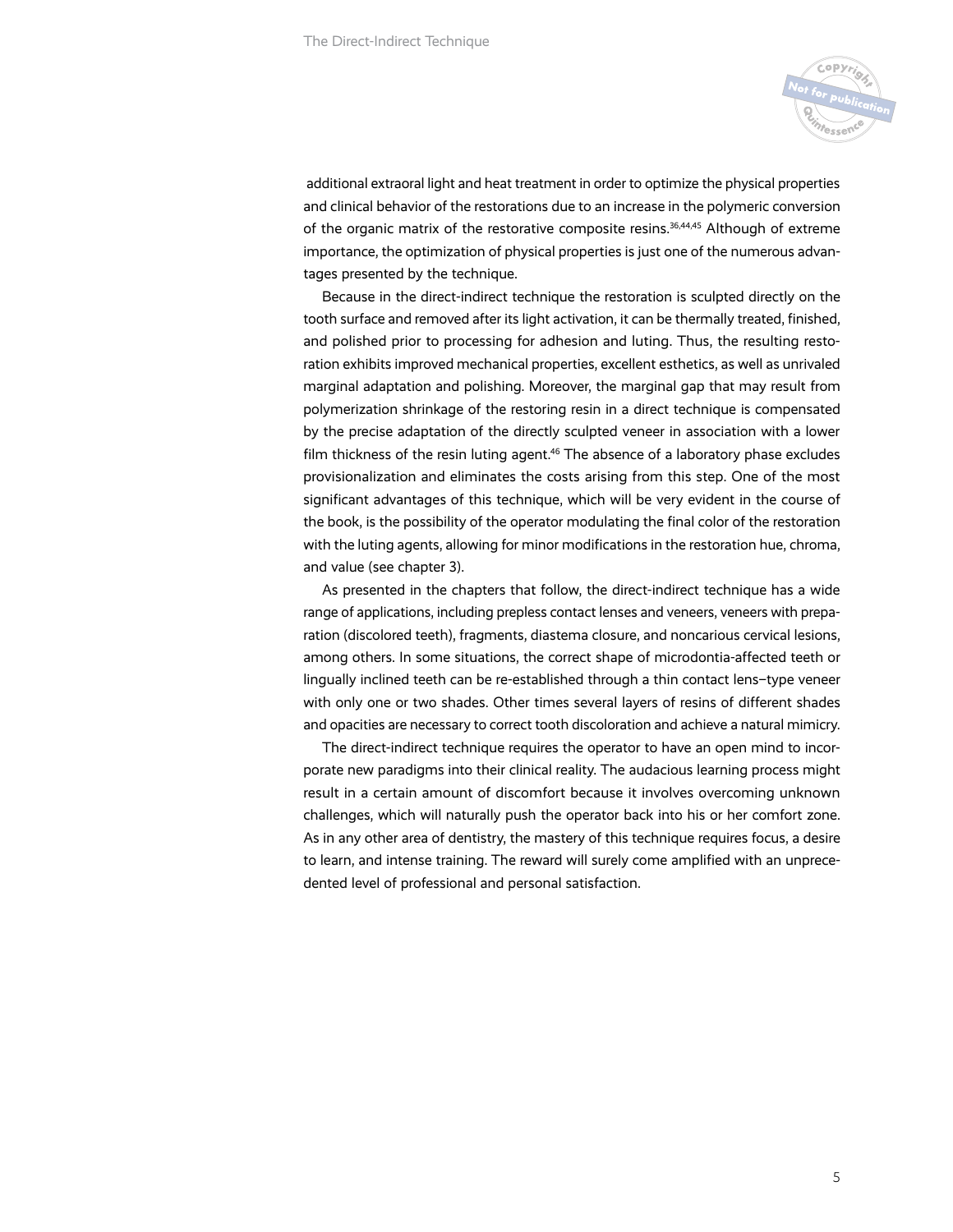#### CHAPTER 1 **The Direct-Indirect Concept**





# Steps for direct-indirect composite restorations.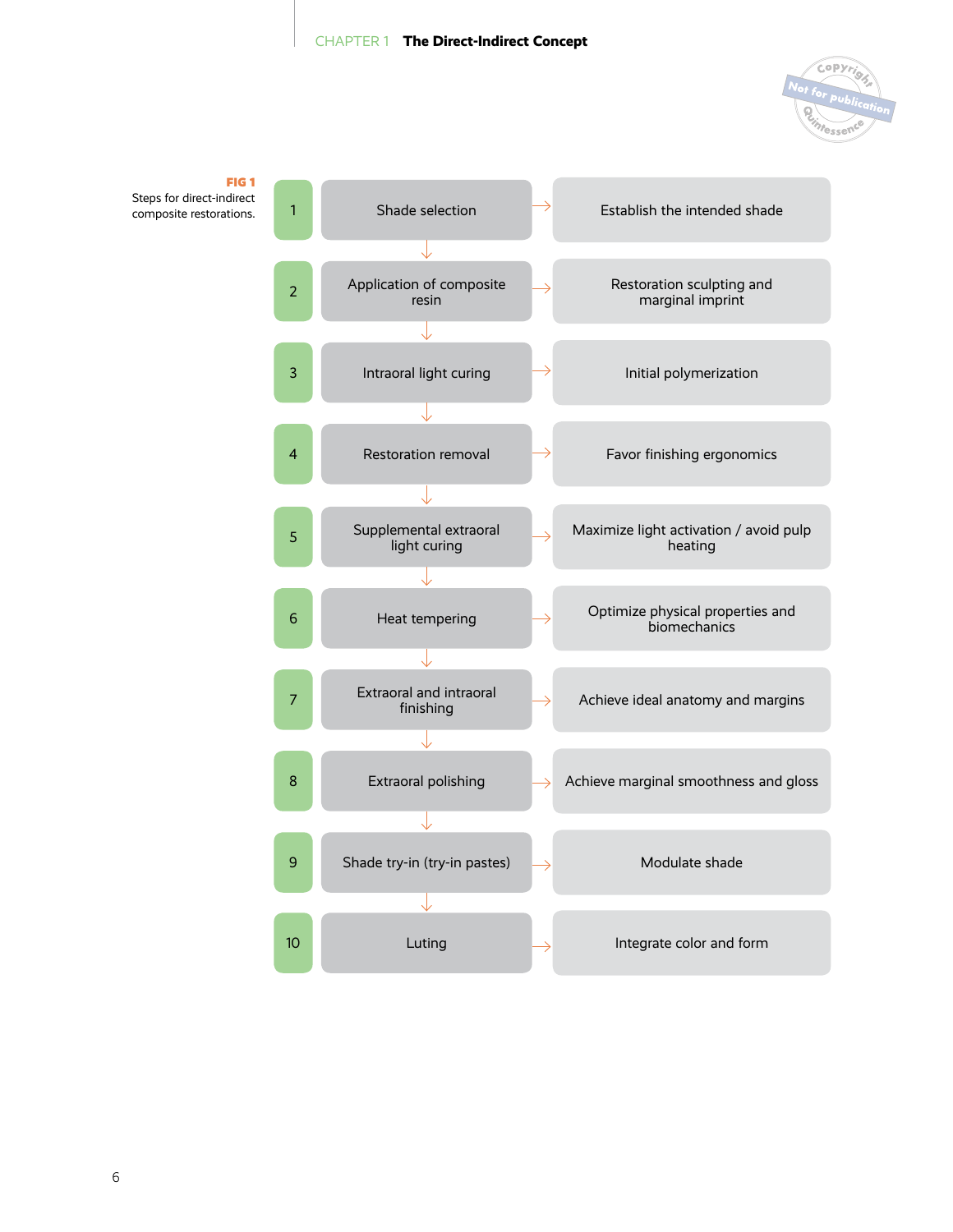

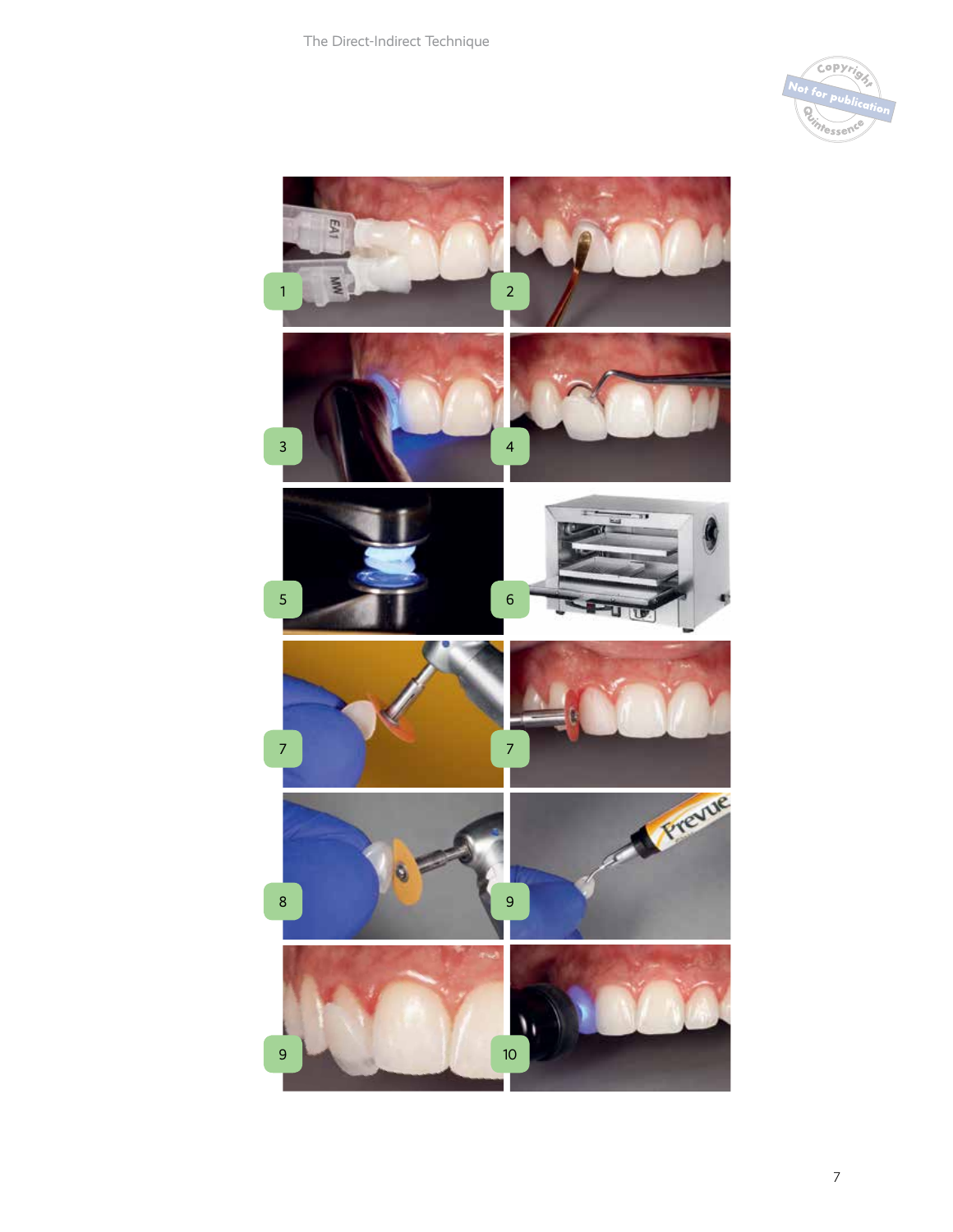

# **Improved Mechanical Properties**

# **LIGHT ACTIVATION**

The quality of a composite resin restoration and its clinical behavior are directly related to the degree of polymerization that the material will reach through the light-activation process.<sup>47,48</sup> Three factors must be present and controlled for this process to take place correctly and fully: wavelength, intensity, and time of exposure. The wavelength comprises the spectral range emitted by the light-curing unit that will activate photoinitiator agents present in the organic matrix of the composite resin. In order to cover the different types of photoinitiators, which vary greatly from product to product, the ideal spectrum must have amplitude between 380 and 520 nm. Outside of this spectrum, light activation will not start properly. QTH (quartz-tungsten-halogen) lamp–based curing units are still currently used and are capable of activating all types of photoinitiators. LED curing lights are today the most prevalent in the market and have gained wide acceptance among the dental community. The clinician should select an LED curing light with a wide spectral range (polywave) to ensure correct photoinitiation. The intensity, or irradiance (measured in mW/cm<sup>2</sup>), is the power of the curing unit, responsible for the speed and extent of free radical formation, which breaks the double bonds between the carbon molecules to form more stable cross-linked polymer chains. Finally, time is the factor associated with the intensity producing the energy (mJ/cm<sup>2</sup>) required for the conversion process of the monomers into polymers to be complete. The more polymers that are formed, the higher the resistance to fracture and wear of a composite resin, and the better its color stability. Consequently, the better the photopolymerization, the better the mechanical properties and the greater the longevity of the restoration.

The wavelength is standardized for each light-curing unit, and there is nothing the clinician can do to improve its performance. The intensity can be controlled by changing the setting of each light-curing unit, when available, as well as by varying the distance of the light tip to the composite resin being cured. When these two factors are controlled, only the variation of the exposure time and thus the energy supplied may change the quality of the final polymerization of the restoration. In general, it is always prudent to light activate a composite resin for a longer time. Due to the enormous variation of spectral range, heterogeneity of the irradiance in the active tip, and different levels of intensity among the commercially available lights,<sup>47</sup> it is very difficult to evaluate the efficacy of each light-curing unit. Therefore, to ensure correct light activation of composite resin restorations, some general rules must always be followed:

- Select a light-curing unit with a wide spectrum (380–520 nm).
- Set the curing light to its maximum intensity (ideally above 1,200 mW/cm<sup>2</sup>), being careful to avoid excessive heat output to prevent pulp and soft tissue damage. To prevent this, the tooth should be air cooled when light curing for extended times.<sup>49</sup>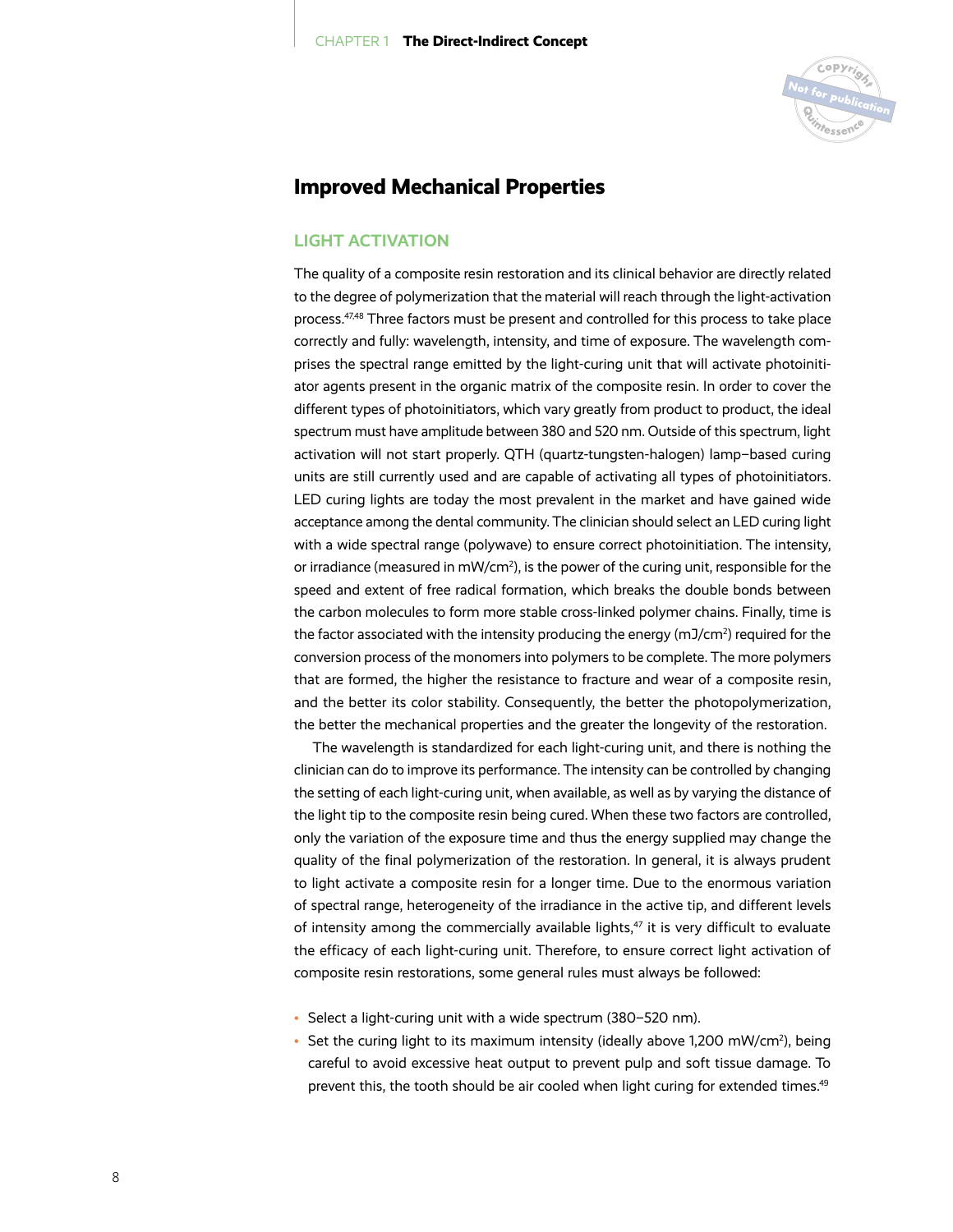

- Use curing lights that have a large-diameter guide (curing tip ≥ 10 mm in diameter).
- Keep the guide tip as close to the resin surface as possible.
- Exceed the exposure time recommended by the manufacturer.

Another benefit of the direct-indirect technique is the longer period of final extraoral light activation than we would normally use in the mouth. The main advantage of this step is that all energy can be supplied to the restoration without running the risk of causing deleterious pulp overheating by the heat emanating from the curing light.

# **HEAT TEMPERING**

Light-cured composite resins undergo a late polymerization called *dark phase polymerization.*50 Approximately 75% of the polymerization reaction takes place during the first 10 minutes after light curing, and the process continues for a period of 24 hours, 51,52 reaching its maximum peak at 7 days.<sup>53</sup> Even following an extremely controlled lightactivation protocol at room temperature, the monomer-polymer degree of conversion varies between 40% and 75%,<sup>54,55</sup> thus leaving the restoration susceptible to inherent problems of incomplete polymerization by the presence of unreacted residual monomers.

One of the great benefits of the direct-indirect technique is that the mechanical properties can be optimized through a thermal treatment complementary to the lightinduced polymerization, a process called *heat tempering*. When the composite resin is subjected to heat tempering after light curing, the conversion from monomer to polymer is maximized both in quantity and quality of the polymers formed, and a volatilization of residual monomers occurs.56 Although it is probable that this is the main factor, it is possible that the increase in temperature also produces a release of the stress formed during the initial polymerization by the annealing process.<sup>57</sup> This results in immediately improved physical and mechanical properties including stiffness, hardness, modulus of elasticity, flexural strength, hygroscopic expansion, solubility, and color stability. However, there is evidence that composite resins that are not heat tempered still undergo the same improvement as heat-tempered composite resins in the course of time,<sup>57</sup> prompting the question of whether the extra effort is really necessary. Although the literature is controversial even with respect to the merit of the procedure,<sup>58,59</sup> the majority of the studies point to the benefits of heat tempering, and therefore the authors recommend its inclusion in the direct-indirect protocol because of the immediate benefits it provides.60–62 There are several heat-tempering methods, but all must employ dry heat, because the aqueous medium may potentially cause hydrolysis between the silane and the inorganic phase of the composite resin, which is undesirable.<sup>63</sup>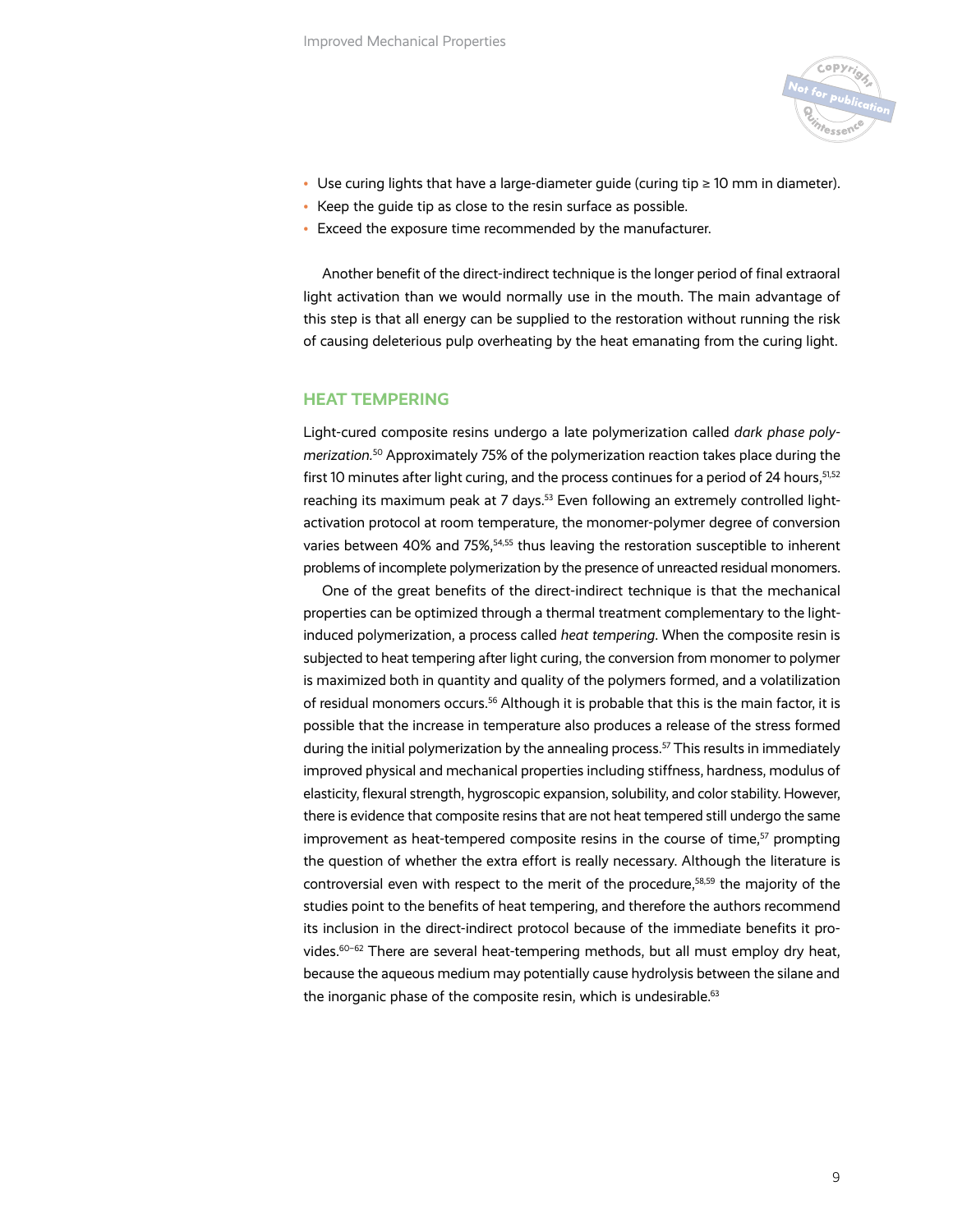

#### TABLE 2 Composite resin heat-tempering methods

| <b>Equipment</b>                  | Temperature/power       | <b>Time</b>      |
|-----------------------------------|-------------------------|------------------|
| Microwave oven                    | 450 to 500 W            | $3-5$ min        |
| Electric oven                     | 120°C/248°F             | $10 \text{ min}$ |
| Heat-pressure polymerization unit | 120°C/248°F             | $10 \text{ min}$ |
| Autoclave                         | 121°C-134°C/250°F-273°F | $15 \text{ min}$ |

Equipment that can be used for this purpose includes the following:

- Microwave oven
- Electric oven
- Heat-pressure polymerization unit
- Autoclave (dry cycle)

The time and temperature regimen described in the literature for the treatment of the light-activated composite resins varies according to the restorative material and the available equipment. Table 2 shows some possibilities.

In general, post–light activation heat tempering enhances the physical and mechanical properties of composite resins. However, it is important to remember that not all composite resins have the same chemical composition, varying in the types of organic matrix; types, size, and percentage of inorganic filler; and the type and amount of photoinitiators. Thus, composite resins with organic and inorganic content more favorable to the improvement by the additional thermal treatment will present a higher degree of polymerization and, consequently, better properties.<sup>45</sup> For example, composites containing a higher percentage of photoinitiators will undergo a higher initial conversion rate by light activation and, consequently, will exhibit lower monomeric mobility once the glass phase is reached, which will mean that the complementary heat-tempering process has less effect on the improvement of physical and mechanical properties. However, composite resins that reach a lower degree of monomeric conversion by the initial light activation will tend to benefit more from the heat treatment.

# **Extraoral and Intraoral Finishing**

The direct-indirect technique always requires the application of the composite resin with excess and increased thickness in order to achieve a good reproduction of the margins, as well as to facilitate restoration removal after initial intraoral curing without fracturing. Of course, such excesses would become very difficult to remove if finishing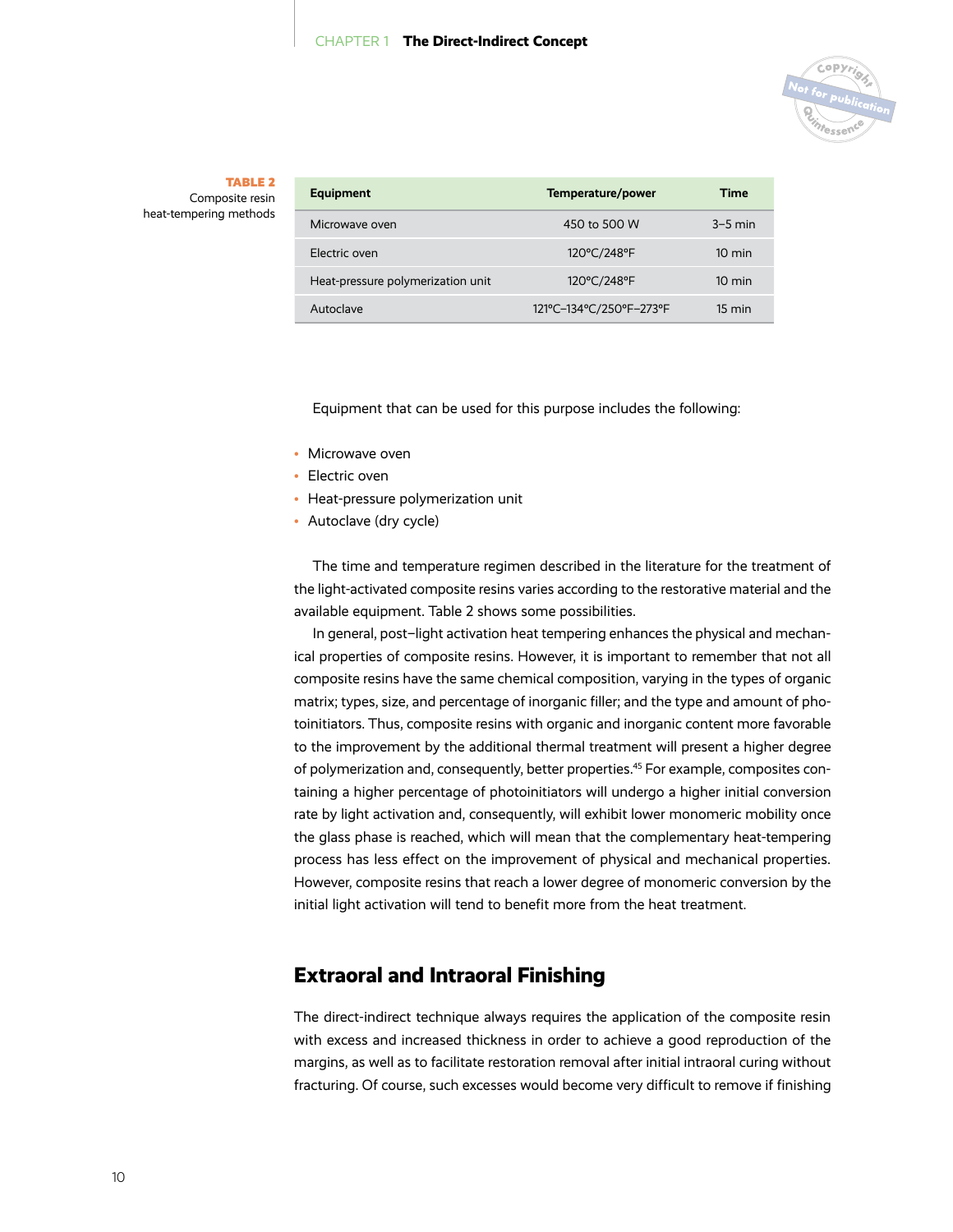

were done only intraorally. As the direct-indirect restoration presents a very similar handling and finishing concept to that of a provisional polymethyl methacrylate (PMMA) restoration, the clinical steps are also very similar. Therefore, the technique allows the visualization of micro and macro details through intra- and extraoral evaluation. The ergonomic mobility that the clinician gains during this phase to determine shape, contours, and subtle detail is extremely optimized because it does not require the use of rubber dam isolation, thus allowing a much greater interaction with the patient in the evaluation of results.

# **Marginal Adaptation**

The choice of restorative composite resin and its correct application determine the degree of marginal adaptation of direct-indirect restorations. As in the direct technique, the use of spatulas, brushes, and other contouring instruments is indicated to obtain a refined anatomy. However, a major paradigm of the direct-indirect technique comprises the extensive use of gentle digital pressure, through finger molding, to make the primary contour of the restoration. This process produces better accommodation and penetration of the material and better impression of margins, depressions, and subgingival zones, in addition to reducing the time of clinical application.

After sculpting and intraoral light activation, the restoration is removed, and the margins are highlighted with a pencil for best visualization. Thereafter the finishing is done sequentially with high- and medium-grit aluminum oxide disks until "knife blade" margins are reached. These extremely fine edges will now be able to receive final polishing.

# **Polishing**

A restoration that is made by the direct technique receives the finishing and polishing of interproximal and subgingival areas with diamond or carbide burs, abrasive strips, rubber rotaries, felt disks, and polishing pastes. There is evidence that single-step rubberbased rotary polishers are effective in achieving a high degree of initial polishing for microfill, nanofill, and hybrid composite resins.<sup>64,65</sup> However, the quality (smoothness and gloss) of the marginal polishing offered by these instruments cannot be compared with that obtained only with the use of aluminum oxide disks.<sup>65,66</sup> Aluminum oxide disks are among the best tools for obtaining excellent polishing of composite resins. $67,68$ Because the finishing and polishing of cervical margins of a direct-indirect restoration, as in the case of a veneer, is performed completely extraorally, there is no soft tissue damage, and the immediate clinical outcome always reveals an extremely well-adapted and biologically healthy interface (Fig 2).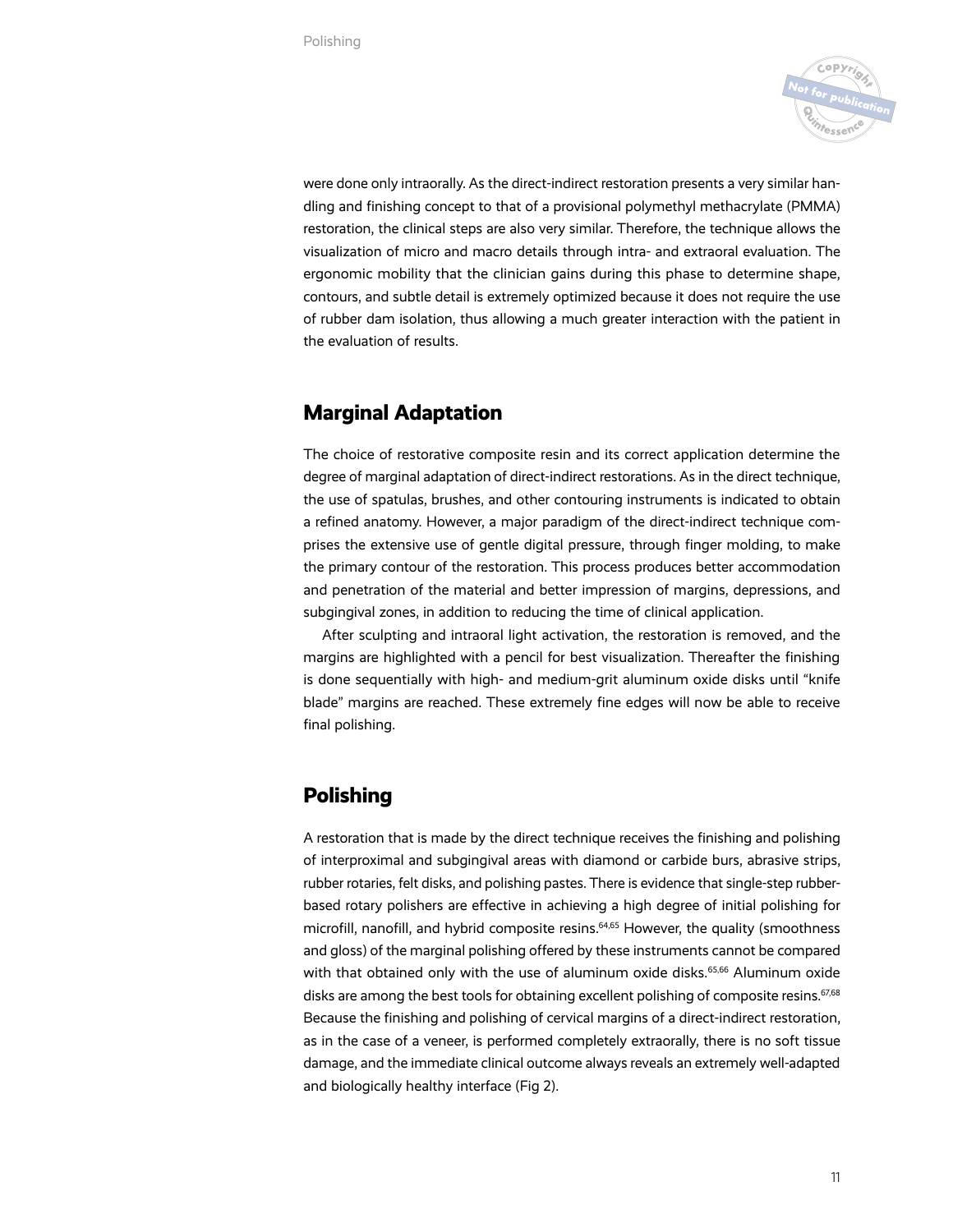#### CHAPTER 1 **The Direct-Indirect Concept**





Finished and polished extraorally

FIG 2 Contact lens (CL) restoration and scanning electron micrograph (SEM) before and after luting. (Courtesy of Marcos Vargas, DDS, MS. Photography courtesy of Rodrigo R. Maia, DDS, MS, PhD.)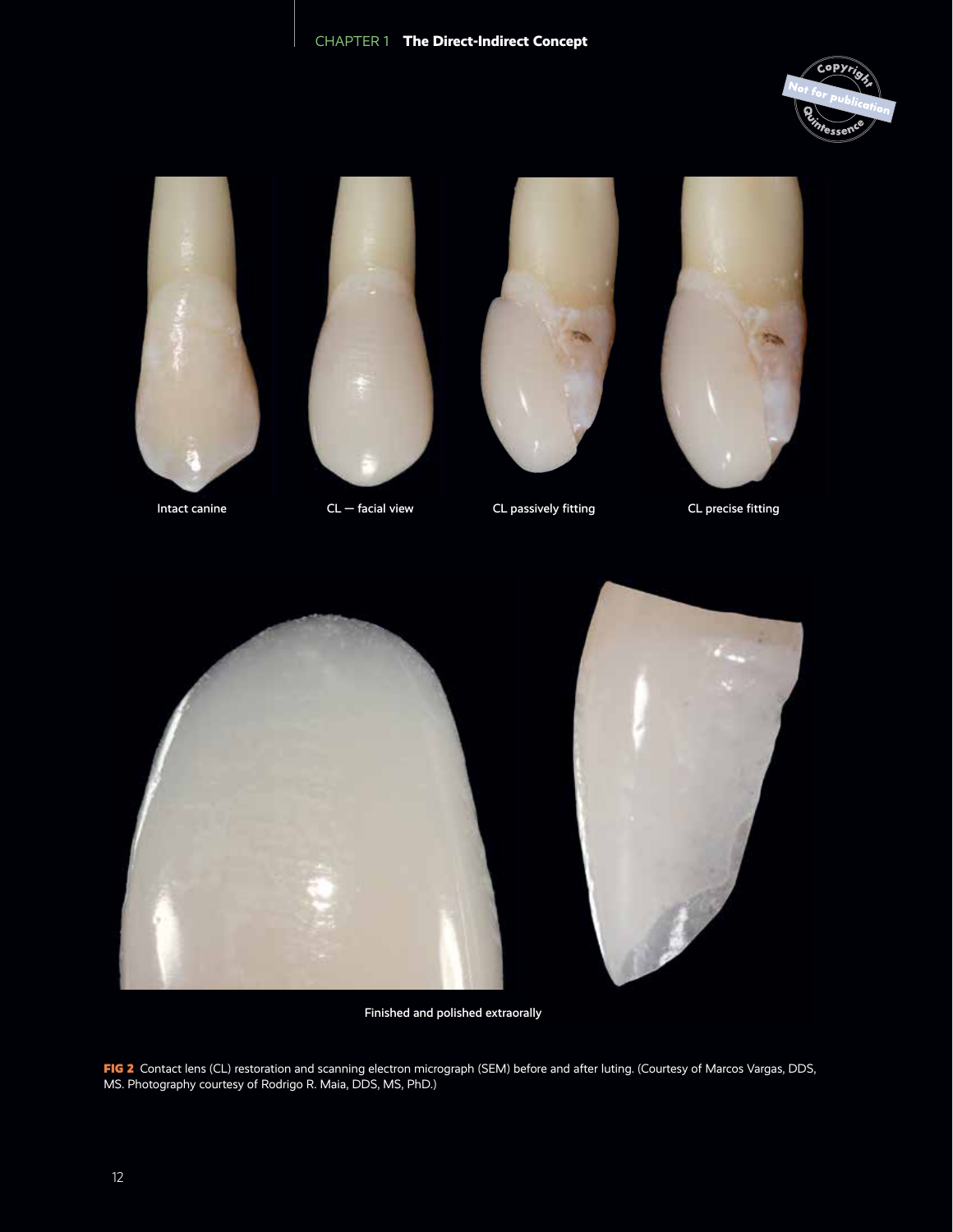







Luted CL — buccal view Luted CL — mesial view Luted CL — distal view

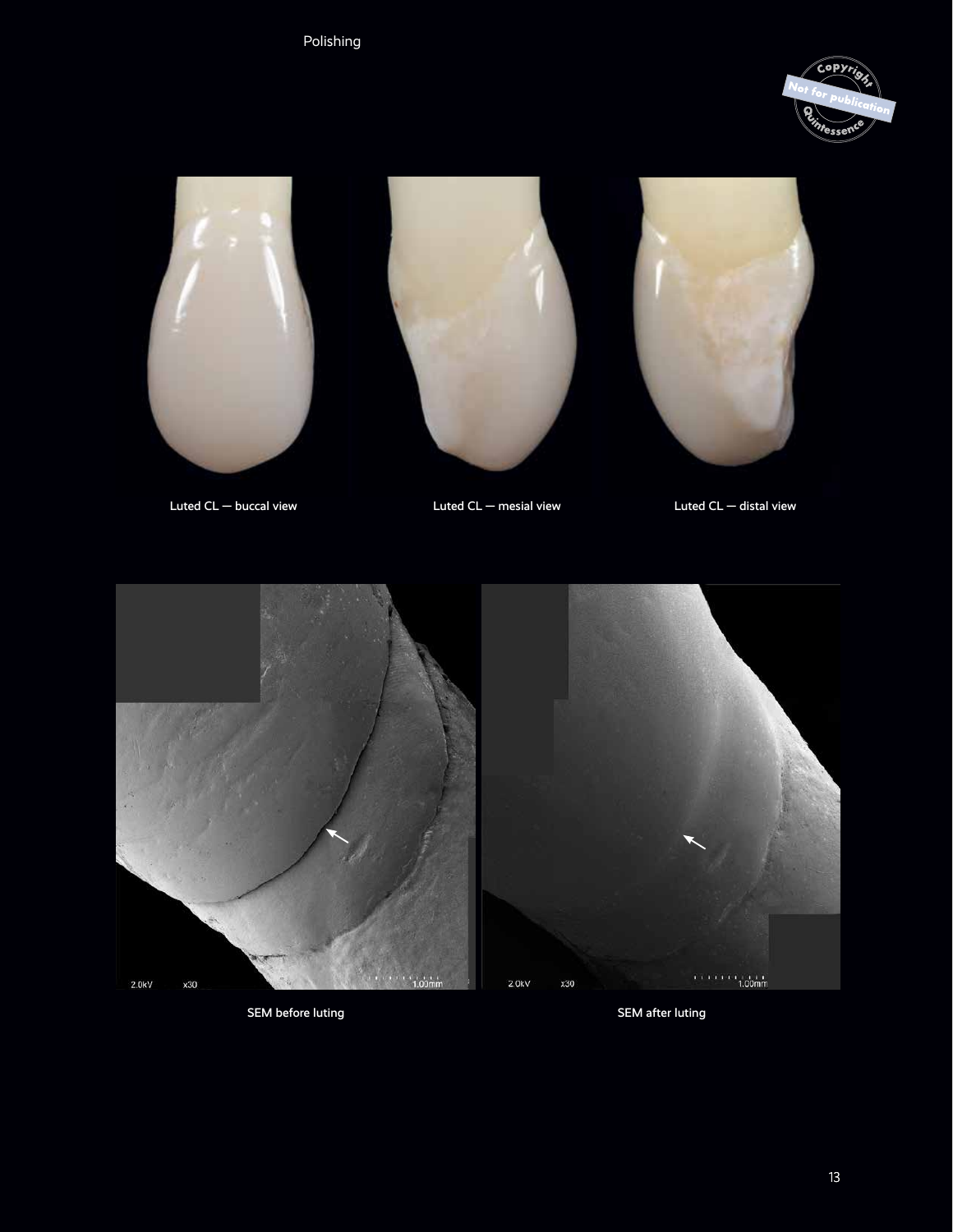

# **Possibility of Corrections**

Clinical errors are undesirable and unpleasant for both the clinician and the patient. One of the great frustrations in direct composite resin procedures is when something goes wrong after the conclusion of the case, whether immediately or in the postoperative period. Errors are usually related to poor morphology or, more often, color mismatch. In the first case, the correction is quite simple; it suffices for the clinician only to retouch the anatomy by subtraction or addition of material. When the error is in color, however, the solution may become a bit more laborious, depending on the degree of the mismatch. If any detail or desired color effect was not correct, the solution is in the partial removal or addition of material to the defective layer and its replacement with another layer of correct color. The great difficulty is when the final restoration presents serious errors in hue, chroma, and value. In this case, the clinician will need to completely remove the restoration and start over from the beginning, whether in the same or a subsequent appointment.

The direct-indirect technique offers the great benefit of enabling the clinician the opportunity to perform corrections more quickly in the same defective restoration, or discard it altogether and perform a totally new one, already contemplating the necessary

*The major advantage is in the ability to perform minor chroma and value modulations, and to a lesser degree, hue, through try-in type pastes.*

changes. The major advantage is in the ability to perform minor chroma and value modulations, and to a lesser degree, hue, through try-in pastes. These pastes have varying degrees of opacity, hue, and saturation, which interfere with the color inherent in a direct-indirect contact lens or veneer. The opacity and thickness of the composite resin used in the restoration directly impact the ability to modulate the color through the luting resin, hence the importance of the correct choice and application of restorative

and luting material so that the necessary color modulations can be performed effectively. As will be discussed in chapter 3, mastery of the four-dimensional color system is essential for the clinician to achieve the desired results through try-in pastes and luting resins.

# **References**

- 1. Ammannato R, Ferraris F, Allegri M. The "index cutback technique": A three-dimensional guided layering approach in direct class IV composite restorations. Int J Esthet Dent 2017;12:450–466.
- 2. Dietschi D, Fahl N Jr. Shading concepts and layering techniques to master direct anterior composite restorations: An update. Br Dent J 2016;221:765–771.
- 3. Black JB. Esthetic restoration of tetracycline-stained teeth. J Am Dent Assoc 1982;104:846–852.
- 4. Bogosavljević A, Misina V, Jordacević J, et al. Treatment of teeth in the esthetic zone in a patient with amelogenesis imperfecta using composite veneers and the clear matrix technique: A case report. Vojnosanit Pregl 2016;73:288–292.
- 5. Carvalho LD, Bernardon JK, Bruzi G, Andrada MA, Vieira LC. Hypoplastic enamel treatment in permanent anterior teeth of a child. Oper Dent 2013;38:363–368.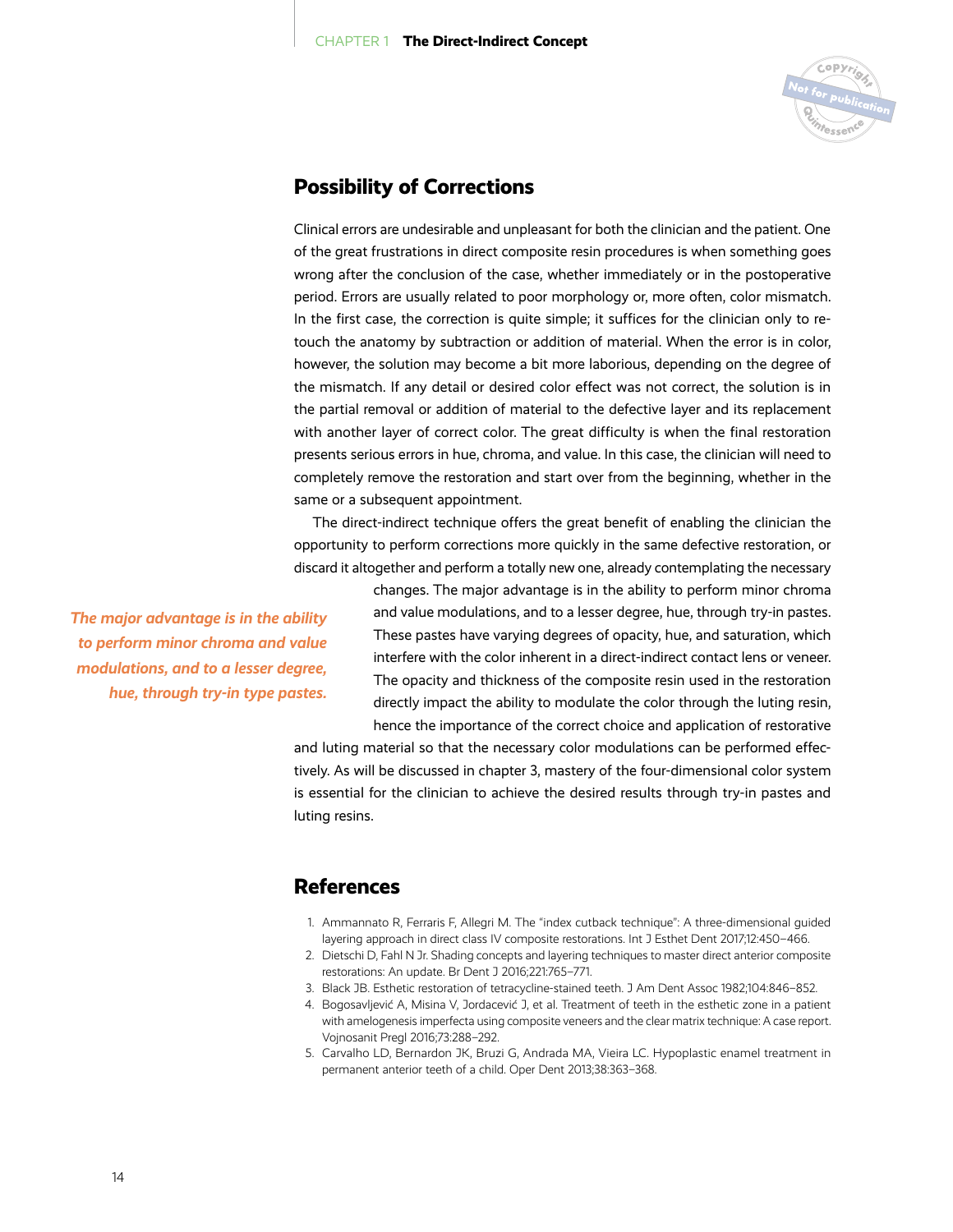

- 6. Chalkley Y. Treatment of a single stained anterior tooth utilizing visible-light-cured opaquer resin and microfil composite resin. Iowa Dent J 1984;70:37–39.
- 7. Heymann HO, Ritter AV. Additional conservative esthetic procedures. In: Ritter AV, Boushell L, Walter R (eds). Sturdevant's Art and Science of Operative Dentistry, ed 7. St Louis: Elsevier, 2019: 264–305.
- 8. Perdigão J, Lam VQ, Burseth BG, Real C. Masking of enamel fluorosis discolorations and tooth misalignment with a combination of at-home whitening, resin infiltration, and direct composite restorations. Oper Dent 2017;42:347–356.
- 9. Pollack BF, Blitzer MH. Esthetic veneering: Materials and techniques. Gen Dent 1983;31:483–488.
- 10. Dunn J. Direct composite or bonded porcelain: A clinical choice for anterior aesthetics. J Calif Dent Assoc 22:73–76,78,80–81.
- 11. Friedman MJ. A 15-year review of porcelain veneer failure—A clinician's observations. Compend Contin Educ Dent 1998;19:625–628,630,632,638.
- 12. Meijering AC, Creugers NH, Roeters FJ, Mulder J. Survival of three types of veneer restorations in a clinical trial: A 2.5-year interim evaluation. J Dent 1998;26:563–568.
- 13. Peumans M, De Munck J, Fieuws S, Lambrechts P, Vanherle G, Van Meerbeek B. A prospective ten-year clinical trial of porcelain veneers. J Adhes Dent 2004;6:65–76.
- 14. Collares K, Opdam NJM, Laske M, et al. Longevity of anterior composite restorations in a general dental practice-based network. J Dent Res 2017;96:1092–1099.
- 15. Poggio C, Vialba L, Berardengo A, et al. Color stability of new esthetic restorative materials: A spectrophotometric analysis. J Funct Biomater 2017;8:E26.
- 16. Smales RJ. Effects of enamel-bonding, type of restoration, patient age and operator on the longevity of an anterior composite resin. Am J Dent 1991;4:130–133.
- 17. Smales RJ, Gerke DC. Clinical evaluation of light-cured anterior resin composites over periods of up to 4 years. Am J Dent 1992;5:208–212.
- 18. Smales RJ, Gerke DC. Clinical evaluation of four anterior composite resins over five years. Dent Mater 1992;8:246–251.
- 19. Gerdolle D, Mortier E, Richard A, Vailati F. Full-mouth adhesive rehabilitation in a case of amelogenesis imperfecta: A 5-year follow-up case report. Int J Esthet Dent 2015;10:12–31.
- 20. Vailati F, Belser UC. Full-mouth adhesive rehabilitation of a severely eroded dentition: The three-step technique. Part 3. Eur J Esthet Dent 2008;3:236–257.
- 21. Meijering AC, Creugers NH, Mulder J, Roeters FJ. Treatment times for three different types of veneer restorations. J Dent 1995;23:21–26.
- 22. Meijering AC, Roeters FJ, Mulder J, Creugers NH. Patients' satisfaction with different types of veneer restorations. J Dent 1997;25:493–497.
- 23. ADA Council on Scientific Affairs. Direct and indirect restorative materials. J Am Dent Assoc 2003;134:463–472.
- 24. Casagrande L, Seminario AT, Correa MB, et al. Longevity and associated risk factors in adhesive restorations of young permanent teeth after complete and selective caries removal: A retrospective study. Clin Oral Investig 2017;21:847–855.
- 25. Pinto Gdos S, Oliveira LJ, Romano AR, et al. Longevity of posterior restorations in primary teeth: Results from a paediatric dental clinic. J Dent 2014;42:1248–1254.
- 26. Demarco FF, Corrêa MB, Cenci MS, Moraes RR, Opdam NJ. Longevity of posterior composite restorations: Not only a matter of materials. Dent Mater 2012;28:87–101.
- 27. Opdam N. Clinical trials: Randomization, completeness of data and restoration longevity. Dent Mater 2016;32:489–491.
- 28. Opdam NJ, Bronkhorst EM, Cenci MS, Huysmans MC, Wilson NH. Age of failed restorations: A deceptive longevity parameter. J Dent 2011;39:225–230.
- 29. Coelho-de-Souza FH, Gonçalves DS, Sales MP, et al. Direct anterior composite veneers in vital and non-vital teeth: A retrospective clinical evaluation. J Dent 2015;43:1330–1336.
- 30. Kim KH, Ong JL, Okuno O. The effect of filler loading and morphology on the mechanical properties of contemporary composites. J Prosthet Dent 2002;87:642–649.
- 31. Valente LL, Peralta SL, Ogliari FA, Cavalcante LM, Moraes RR. Comparative evaluation of dental resin composites based on micron- and submicron-sized monomodal glass filler particles. Dent Mater 2013;29:1182–1187.
- 32. Fahl N Jr. Achieving ultimate anterior esthetics with a new microhybrid composite. Compend Contin Educ Dent Suppl 2000;26:4–13.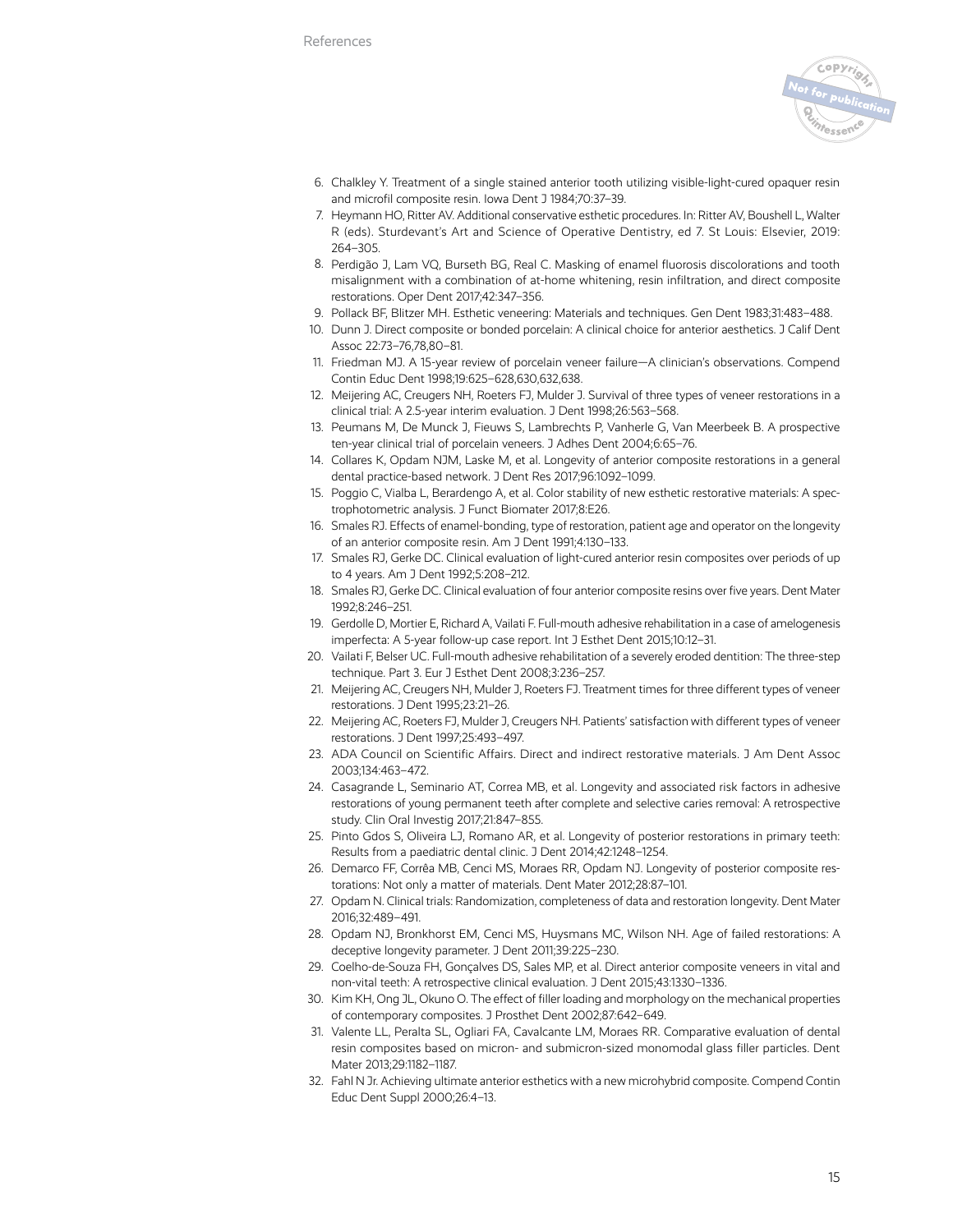#### CHAPTER 1 **The Direct-Indirect Concept**



- 33. Fahl N Jr, Denehy GE, Jackson RD. Protocol for predictable restoration of anterior teeth with composite resins. Pract Periodontics Aesthet Dent 1995;7:13–21.
- 34. Albers HF. Tooth-Colored Restoratives: Principles and Techniques. Hamilton, ON: BC Decker, 2001.
- 35. Heymann HO. Indirect composite resin veneers: Clinical technique and two-year observations. Quintessence Int 1987;18:111–118.
- 36. Ferracane JL, Condon JR. Post-cure heat treatments for composites: Properties and fractography. Dent Mater 1992;8:290–295.
- 37. Birnbaum NS. Direct oven-tempered hybrid composite-resin laminate veneers. Pract Periodontics Aesthet Dent 1992;4:23–31.
- 38. Birnbaum NS. Heat-tempered composite resin laminate veneers. Curr Opin Cosmet Dent 1994:52–57.
- 39. Blankenau RJ, Kelsey WP 3rd, Cavel WT. A direct posterior restorative resin inlay technique. Quintessence Int Dent Dig 1984;15:515–516.
- 40. Dietschi D, Spreafico R. Adhesive Metal-Free Restorations. Current Concepts for the Esthetic Treatment of Posterior Teeth. Chicago: Quintessence, 1997.
- 41. Fahl N Jr. Direct-indirect class V restorations: A novel approach for treating noncarious cervical lesions. J Esthet Restor Dent 2015;27:267–284.
- 42. Magne P. Noninvasive bilaminar CAD/CAM composite resin veneers: A semi-(in)direct approach. Int J Esthet Dent 2017;12:134–154.
- 43. Fahl N Jr. The direct/indirect composite resin veneers: A case report. Pract Periodontics Aesthet Dent 1996;8:627–638.
- 44. Covey DA, Tahaney SR, Davenport JM. Mechanical properties of heat-treated composite resin restorative materials. J Prosthet Dent 1992;68:458–461.
- 45. Wassell RW, McCabe JF, Walls AW. Wear rates of regular and tempered composites. J Dent 1997;25:49–52.
- 46. Titus HW, Chan DC. A comparison of gingival marginal gap formation in composite inlays using three different fabrication techniques. Tex Dent J 1992;109:13–16.
- 47. Rueggeberg FA, Giannini M, Arrais CAG, Price RBT. Light curing in dentistry and clinical implications: A literature review. Braz Oral Res 2017;31(suppl 1):e61.
- 48. Price RB, Shortall AC, Palin WM. Contemporary issues in light curing. Oper Dent 2014;39:4–14.
- 49. Price RB. Light curing guidelines for practitioners: A consensus statement from the 2014 Symposium on Light Curing in Dentistry, Dalhousie University, Halifax, Canada. J Can Dent Assoc 2014;80:e61.
- 50. Pilo R, Cardash HS. Post-irradiation polymerization of different anterior and posterior visible lightactivated resin composites. Dent Mater 1992;8:299–304.
- 51. Chung KH, Greener EH. Correlation between degree of conversion, filler concentration and mechanical properties of posterior composite resins. J Oral Rehabil 1990;17:487–494.
- 52. Ferracane JL, Greener EH. The effect of resin formulation on the degree of conversion and mechanical properties of dental restorative resins. J Biomed Mater Res 1986;20:121–131.
- 53. Marghalani HY. Effect of finishing/polishing systems on the surface roughness of novel posterior composites. J Esthet Restor Dent 2010;22:127–138.
- 54. Eliades GC, Vougiouklakis GJ, Caputo AA. Degree of double bond conversion in light-cured composites. Dent Mater 1987;3:19–25.
- 55. Chung K, Greener EH. Degree of conversion of seven visible light-cured posterior composites. J Oral Rehabil 1988;15:555–560.
- 56. Cook WD, Johannson M. The influence of postcuring on the fracture properties of photo-cured dimethacrylate based dental composite resin. J Biomed Mater Res 1987;21:979–989.
- 57. de Gee AJ, Pallav P, Werner A, Davidson CL. Annealing as a mechanism of increasing wear resistance of composites. Dent Mater 1990;6:266–270.
- 58. McCabe JF, Kagi S. Mechanical properties of a composite inlay material following post-curing. Br Dent J 1991;171:246–248.
- 59. Peutzfeldt A, Asmussen E. Mechanical properties of three composite resins for the inlay/onlay technique. J Prosthet Dent 1991;66:322–324.
- 60. Peutzfeldt A, Asmussen E. The effect of postcuring on quantity of remaining double bonds, mechanical properties, and in vitro wear of two resin composites. J Dent 2000;28:447–452.
- 61. Reinhardt JW, Boyer DB, Stephens NH. Effects of secondary curing on indirect posterior composite resins. Oper Dent 1994;19:217–220.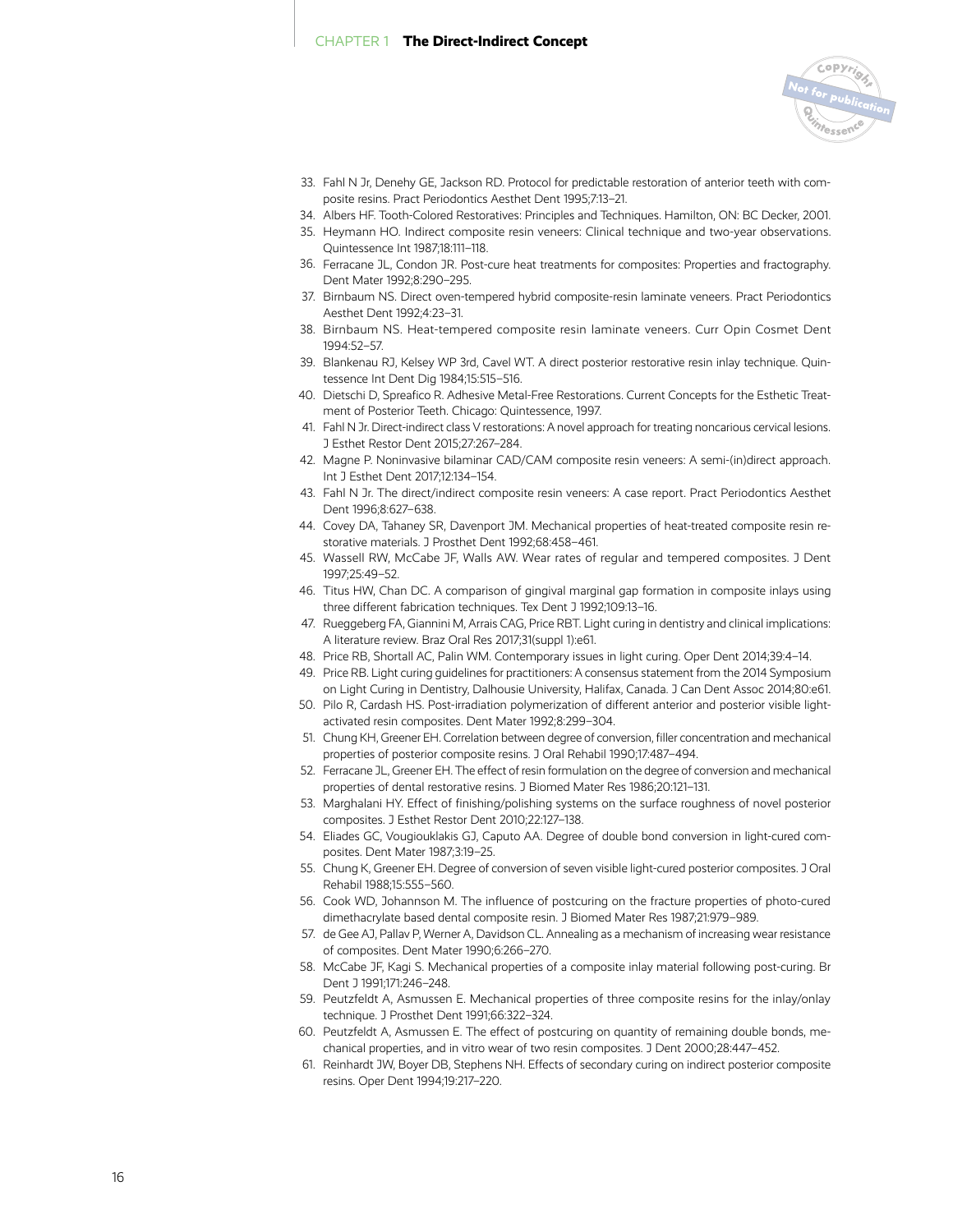

- 62. Takeshige F, Kinomoto Y, Torii M. Additional heat-curing of light-cured composite resin for inlay restoration. J Osaka Univ Dent Sch 1995;35:59–66.
- 63. Shah MB, Ferracane JL, Kruzic JJ. R-curve behavior and micromechanisms of fracture in resin based dental restorative composites. J Mech Behav Biomed Mater 2009;2:502–511.
- 64. Paravina RD, Roeder L, Lu H, Vogel K, Powers JM. Effect of finishing and polishing procedures on surface roughness, gloss and color of resin-based composites. Am J Dent 2004;17:262–266.
- 65. Da Costa J, Ferracane J, Paravina RD, Mazur RF, Roeder L. The effect of different polishing systems on surface roughness and gloss of various resin composites. J Esthet Restor Dent 2007;19: 214–224.
- 66. da Costa JB, Gonçalves F, Ferracane JL. Comparison of two-step versus four-step composite finishing/ polishing disc systems: Evaluation of a new two-step composite polishing disc system. Oper Dent 2011;36:205–212.
- 67. Barbosa SH, Zanata RL, Navarro MF, Nunes OB. Effect of different finishing and polishing techniques on the surface roughness of microfilled, hybrid and packable composite resins. Braz Dent J 2005;16:39–44.
- 68. Kaminedi RR, Penumatsa NV, Priya T, Baroudi K. The influence of finishing/polishing time and cooling system on surface roughness and microhardness of two different types of composite resin restorations. J Int Soc Prev Community Dent 2014;4(suppl 2):S99–S104.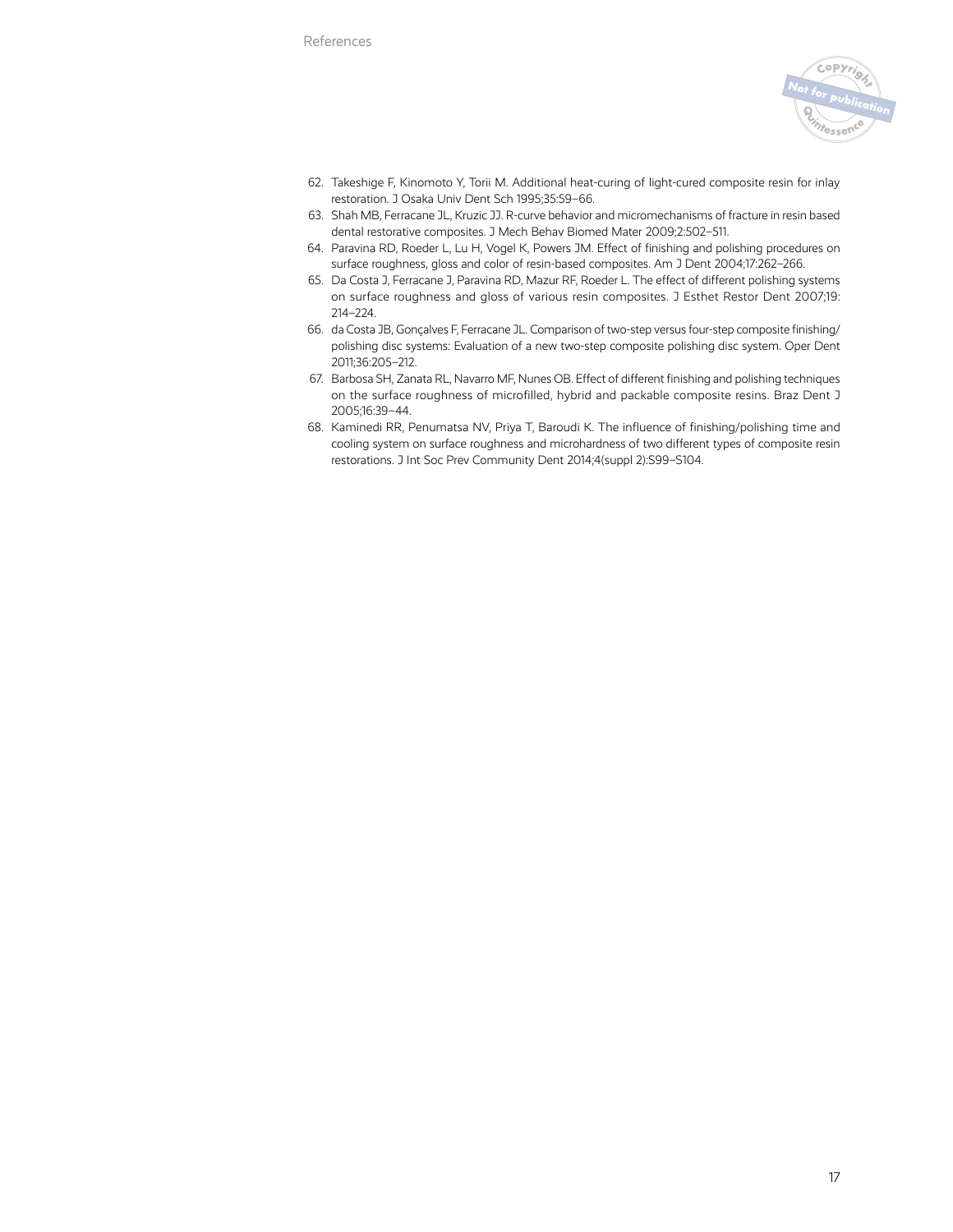# Index



Page references followed by "f" denote figures and "t" denote tables.

# **A**

Acid etching, 101 Adhesive luting, 102, 103f Adhesives, dental classification of, 101 etch-and-rinse, 101, 184, 266 self-etch, 101, 183, 266, 278 Airborne-particle abrasion, 101–102, 171, 185, 266, 267f, 276 Alginate impressions, 217 Aluminum oxide disks, 11, 98, 264f, 267f, 270f, 271 Artificial dentin application of, 137, 148, 158 polychromatic layering of, 27, 28f, 31t shades of, 27, 29 Artificial enamel, 27, 137 Atomic force microscopy, 255f

# **B**

Bis-acryl mock-up, 218 Bleach body enamel, 159 Bleaching, 131–132, 154, 173 Blending effect, 21 Blue, 36f, 38f Body and value enamels, with Type 1 contact lens, 49, 51f Body enamels bleach, 159 cervical, 159 composite resins and, 47 description of, 29, 31t, 207 high-chroma, 176 with Type 1 contact lens, 49, 50f Bonding adhesive protocol for, 100–102, 183–186 illustration of, 140, 150, 164, 178 Brown, 37f Burs, 104, 180

# **C**

CAD/CAM technology, 1 Ceramics composite resins versus, 1, 2t patient satisfaction with, 3 Cervical body enamel, 159 Chameleon-like effect, 21 Chroma, 93, 147, 170 Class V composite inlays. *See* Direct-indirect Class V restoration. Color mismatch of, 14 tints for. *See* Tints. Composite crown, 197 Composite resin(s) advancements in, 19 advantages of, 43 in anterior teeth, 20 application technique for, 96–98, 97t ceramics versus, 1, 2t clinical longevity of, 1, 2t color properties of, 21–25 contact lenses affected by, 47, 47f contouring of, 98–99 defects corrected using, 1 direct technique for, 1–4, 3–4 for direct-indirect Class V restoration, 257–259, 258t extra- and intraoral finishing of, 10–11

finishing of, 98–99 fluorescence of, 22–24, 23f–24f fluorescent, 23–24 gingiva-colored, 260f gingival margins for, 96 handling of, 20–21, 252 heat tempering of, 9-10, 10t, 99 indirect technique for, 1–2, 2t, 4 iridescence of, 25 layering concepts for, 26–28 light activation of, 8-9 light curing of, 98 marginal adaptation determined by, 11 mechanical roughness of, 100 microfill, 20 microhybrid, 20–21 nanohybrid, 20 for noncarious cervical lesions, 250 opacity of, 22 opalescence of, 25, 25f optical properties of, 21–25 patient satisfaction with, 3 polishing of, 11, 12f–13f, 98–99 properties of, 2, 20–25 sculpting/sculptability of, 20–21, 96, 252 selection criteria for, 2, 20–25 shading of, 26 thickness of layer, 96 tooth preparation for, 96 tooth-colored, 258, 260f translucency of, 22 uses of, 1–3 for veneers for discolored teeth, 169–179 wear rate of, 257 Composite resin systems fluorescence of, 24 selection of, 30–31 shading-based classification of, 26, 32t types of, 32t–33t viscosities of, 20 Contact lens effect, 43 Contact lens restoration, 12f Contact lenses, prepless benefit of, 45 bonding of, 184 chip on direct veneer with shade mismatch treated with, 66–76 clinical indications for, 44–45 composite resin material effects on, 47, 47f definition of, 43, 45 enamel abrasion/erosion treated with, 45 fabrication of, 48 facioincisal line angle for, 98 heteromorphic teeth treated with, 44, 54–64, 116–122 illustration of, 46f indications for, 44–45 light curing of, 99 luting resins with, 48 missing maxillary right central incisor restored with, 106–115 on multiple teeth, 220–233 primary anatomy refinement, 102, 103f secondary anatomy, 104 show-through in, 92 silver powder or glitter over, 102, 103f tertiary anatomy, 104 tooth preparation for, 96 tooth substrate color for, 46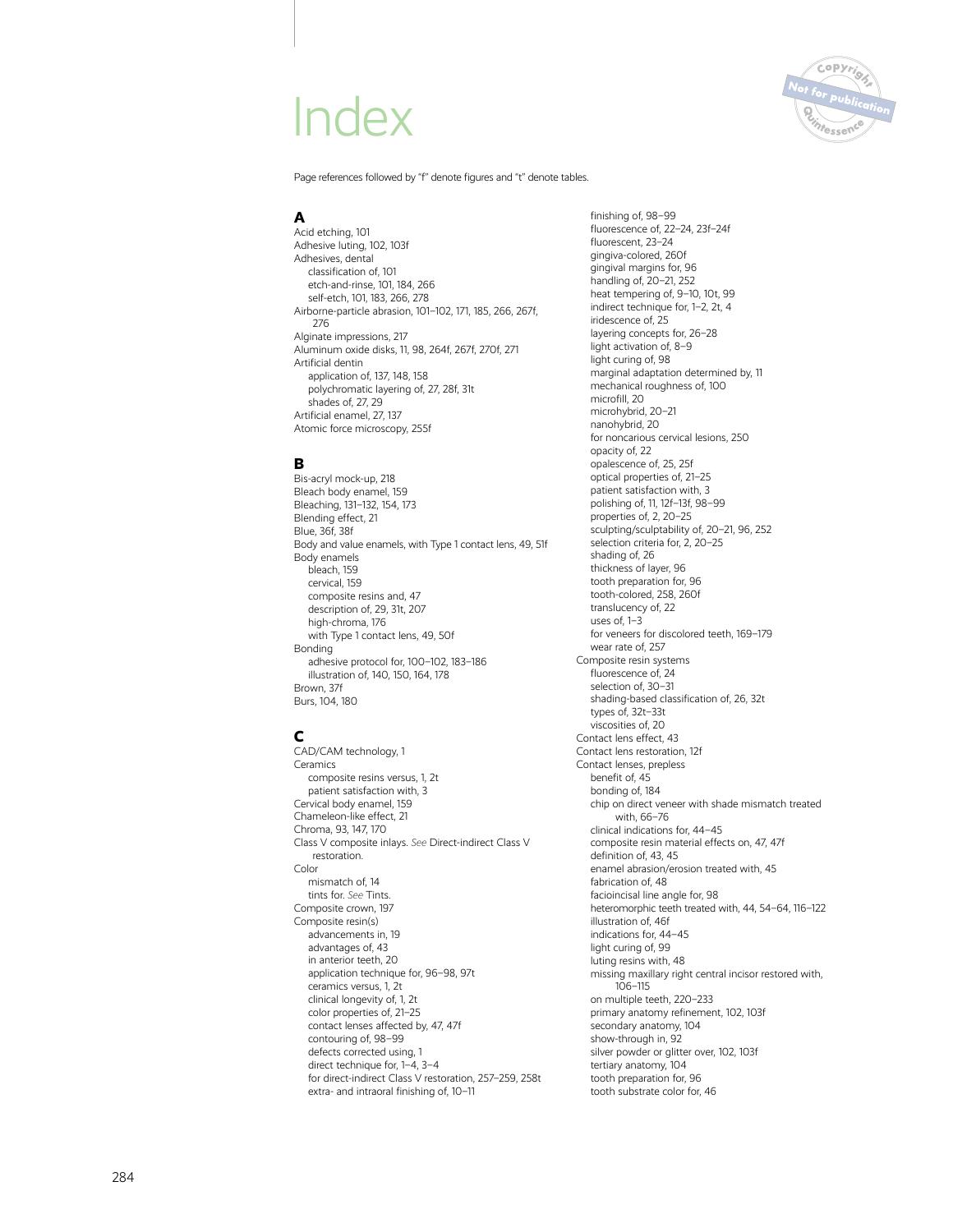

Type 1, 49, 50f–51f Type 2, 52–64 Type 3 case study of, 66 central and lateral incisors restored with, 204–214 characteristics of, 65–76 veneers versus, 43, 44t Corrections, 14 Creative Color Opaquer, 169–170, 170f Crown lengthening, 237

# **D**

Dark phase polymerization, 9 Dental adhesives, 101 Dentin airborne-particle abrasion of, 266, 267f artificial application of, 137, 148, 158 polychromatic layering of, 27, 28f, 31t shades of, 27, 29 blue fluorescence of, 22 bonding to, 183 color of, 22, 23f discoloration of, 158 fluorescence of, 22–23 immediate dentin sealing, 185 opacity of, 22 sclerotic, 265–266 Dentin layer, 180 Direct restorations characteristics of, 1–2, 2t color mismatch with, 14 corrections necessary for, 14 description of, 3–4 disadvantages of, 4 errors associated with, 14 Direct-indirect Class V restoration case study of, 271–280 characteristics of, 251t composite handling with, 251t, 252 development of, 250 difficult-to-reach areas accessed with, 250 direct Class V restoration versus, 251t field control using, 251, 251t gingival margin finishing, 251t, 252 illustration of, 256f marginal finishing for, 251t, 252 operator ergonomics with, 251t, 256–257 patient comfort with, 251t, 256 periodontal health with, 253 polymerization shrinkage-related stress on tooth, 251t, 252 postoperative evaluation of, 271 restoration marginal adaptation, 251t, 253 scanning electron microscopy image of, 254f technique for composite application, 261, 262f composite resin selection, 257–259, 258t extraoral finishing and polishing, 264 finishing, 270f, 270–271 layering, 258–259, 259f light activation, 262-263 luting, 268, 269f polishing, 270f, 270–271 preluting surface treatment, 264–268 restoration removal, 262–263 tooth preparation, 261 Direct-indirect restorations adhesive protocol for bonding, 100–102 advantages of, 4–5, 9, 92

applications of, 5 characteristics of, 1–2, 2t corrections with, 14 definition of, 4–5, 92 extra- and intraoral finishing of, 10–11 finishing of, 104, 105t heat tempering, 9–10, 10t indirect restorations versus, 192t marginal adaptation of, 11 operator challenges with, 5 polishing of, 11, 12f–13f, 104, 105t sandblasting of, 92 steps for, 6f–7f, 97t Direct-indirect veneers, 127 Discolored teeth maxillary central incisors direct composite restoration for, 172–179 unsuccessful whitening, veneers for, 129–142 veneers for composite resins for, 169–179 layering, 169–170, 180–182 material selection, 169–170 maxillary left central incisor, 129–142, 153–168 maxillary right central incisor, 145–151 opaquers for, 169–170, 180 tooth preparation for, 127–128, 143–168 tooth surface treatment, 183 Dry heat, 9

# **E**

Emergence profile, 99, 160 Enamel abrasion of, 45 airborne-particle abrasion of, 266, 267f artificial, 27, 137, 148 blue fluorescence of, 22 body. *See* Body enamels. dentin color transmitted by, 22, 23f erosion of, 45 etch pattern on, 101 fluorescence of, 22–23 iridescence of, 25, 25f milky-white semitranslucent. *See* Milky-white semitranslucent enamels. opacity of, 22, 23f opalescence of, 25, 25f polychromatic layering of, 27, 28f shades of, 29–30 surface treatment of, for luting, 103f translucency of, 22 translucent effect, 30, 31t value. *See* Value enamels. Enamel lingual shell, 157 Estelite Color system opaquers, 38, 39f, 39t, 89, 170, 171f tints, 35, 38f Etch-and-rinse adhesives, 101, 184, 266 Extraoral finishing, of direct-indirect restorations, 10–11

# **F**

Facial planes, 99 Facioincisal line angle, 98–99 Field control, for direct-indirect Class V restoration, 251, 251t Finishing of composite resins, 98–99 of direct-indirect Class V restoration, 270f, 270–271 extraoral, 10–11 of gingival margins, 261, 262f intraoral, 10–11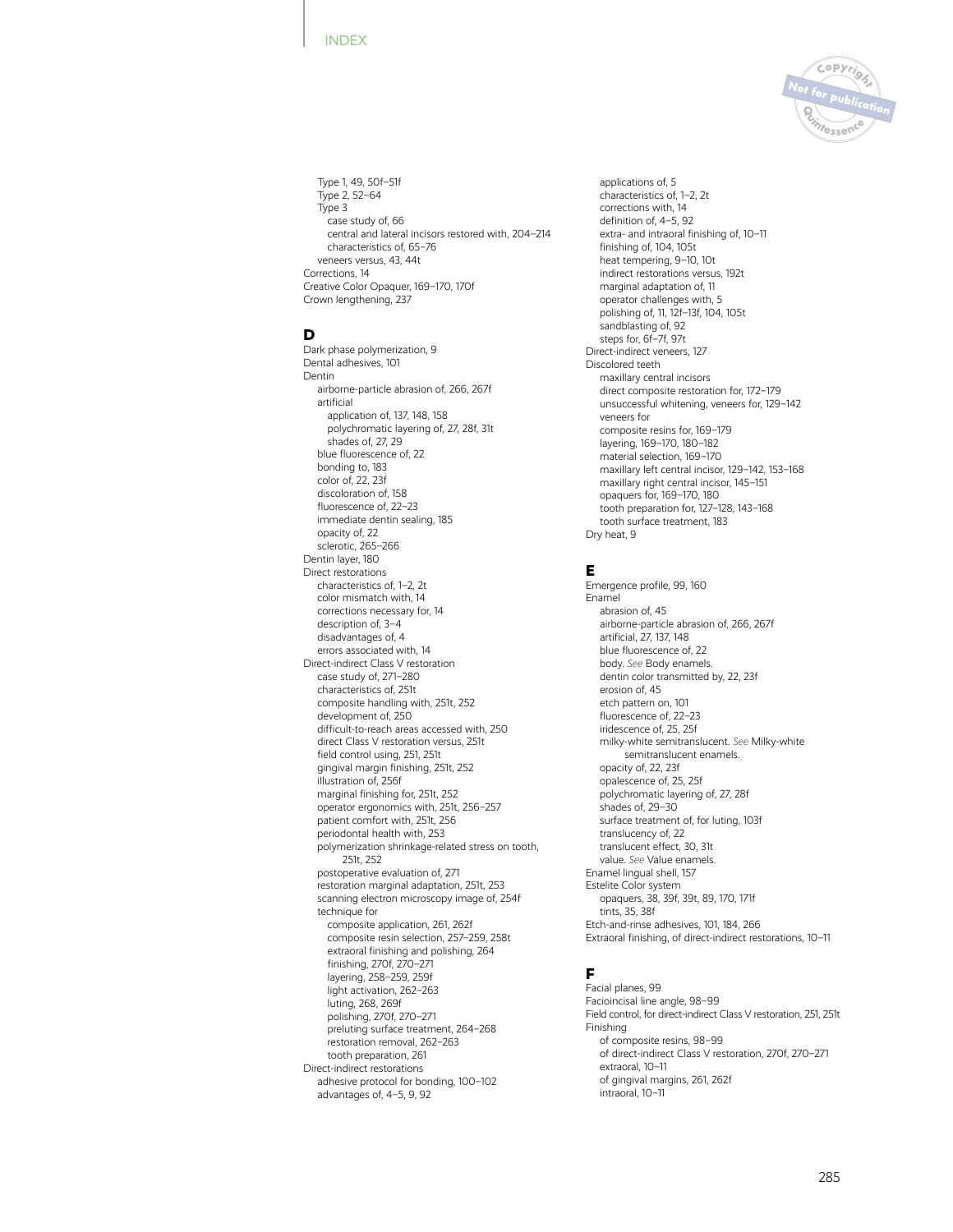# INDEX



marginal, for direct-indirect Class V restoration, 251t, 252 of veneers, 104, 105t, 111, 139, 177, 186 Flexible die indirect technique bis-acryl mock-up, 218 digital case optimization, 216 esthetic evaluation appointment, 218 fabrication stage, 218 first appointment, 215–218 fit-checking cast, 218–219 impressions, 217–218 mock-up, 216–217 photographic documentation, 216 second appointment, 219 shade selection, 217 try-in, 219 working models, 217–218, 225 Fluorescence, of composite resins, 22–24, 23f–24f Free gingival margin, 261, 262f

## **G**

Gingival margins description of, 96 finishing of, 261, 262f Gingivoplasty, 107 Gray, 37f–38f

## **H**

Heat tempering, 9–10, 10t, 99, 183, 263 Heteromorphic teeth maxillary canines, and misaligned maxillary lateral incisors, 116–122 prepless contact lenses for, 44, 54–64, 116–122 High-chroma dentin, 175 Hue, 93, 147 Hydrophobic adhesive, 265f, 268f

## **I**

Immediate dentin sealing, 185 Impressions, for indirect restorations, 217–218 Incisors. *See* Maxillary central incisors; Maxillary lateral incisors. Indirect restorations advantages of, 2, 4 anatomical refinement of, 219 case studies of, 193–214, 219–245 characteristics of, 1–2, 2t direct-indirect restorations versus, 192t flexible die model workflow for. *See* Flexible die indirect technique. on flexible silicone models case studies of, 193–214 technique for, 191 luting of, 219 polishing of, 219 protective splint for, 219 time requirements for, 2 try-in of, 219, 241 Inlays, Class V composite. *See* Direct-indirect Class V restoration. Intraoral finishing, of direct-indirect restorations, 10–11 Intraoral layering, 198 Iridescence, 25, 25f

# **L**

Lavender, 36f Layering, 110 of composite resins, 26–28 direct-indirect Class V restoration, 258–259, 259f

intraoral, 198 polychromatic description of, 27 for direct-indirect Class V restoration, 258 illustration of, 28f polychromatic effects created using, 34, 36f selection of, 30–33 LCO. *See* Low chroma opaque. LED curing lights, 8 Light activation, of composite resins description of, 8–9, 262–263, 263f heat tempering after, 9–10, 263 Light curing of composite resins, 98 of contact lenses, 99 equipment for, 8–9 supplemental, 99 of veneers, 99, 183 Light-curing units, 8–9 Lingually positioned teeth, veneers for, 45 Low chroma opaque, 170 Low-chroma dentin, 175 Luting, 73, 113, 211 of contact lens restoration, 12f–13f of direct-indirect Class V restoration, 268, 269f enamel surface treatment for, 103f primary anatomy refinement after, 102, 103f, 161, 165, 200 secondary anatomy after, 104, 166–167, 200 tertiary anatomy after, 104, 166–167 Luting resins chroma of, 93–94 color of, 92–93 description of, 48 hue of, 93 opacity of, 92–93 thickness of, 92 translucency of, 93 try-in pastes and, 93–94, 94f value of, 93–94

#### **M**

Malaligned teeth, veneers for, 45 Marginal adaptation, 11, 251t, 253 Marginal finishing, for direct-indirect Class V restoration, 251t, 252 Maxillary canines, heteromorphic, 116–122 Maxillary central incisors contact lenses for restoration of example of, 46f Type 3, 204–214 discolored direct composite restoration for, 172–179 unsuccessful whitening, veneers for, 129–142 missing, lateral incisor used to replace, 106–115 Maxillary lateral incisors heteromorphic, 54–64 misaligned, heteromorphic maxillary canines and, 116–122 peg, 44, 87–91 Type 3 contact lenses for restoration of, 204–214 MCO. *See* Medium chroma opaque. Medium chroma opaque, 170 Microdontia, 44 Microfill composite resins description of, 20 sculptability of, 20 Microhybrid composite resins description of, 20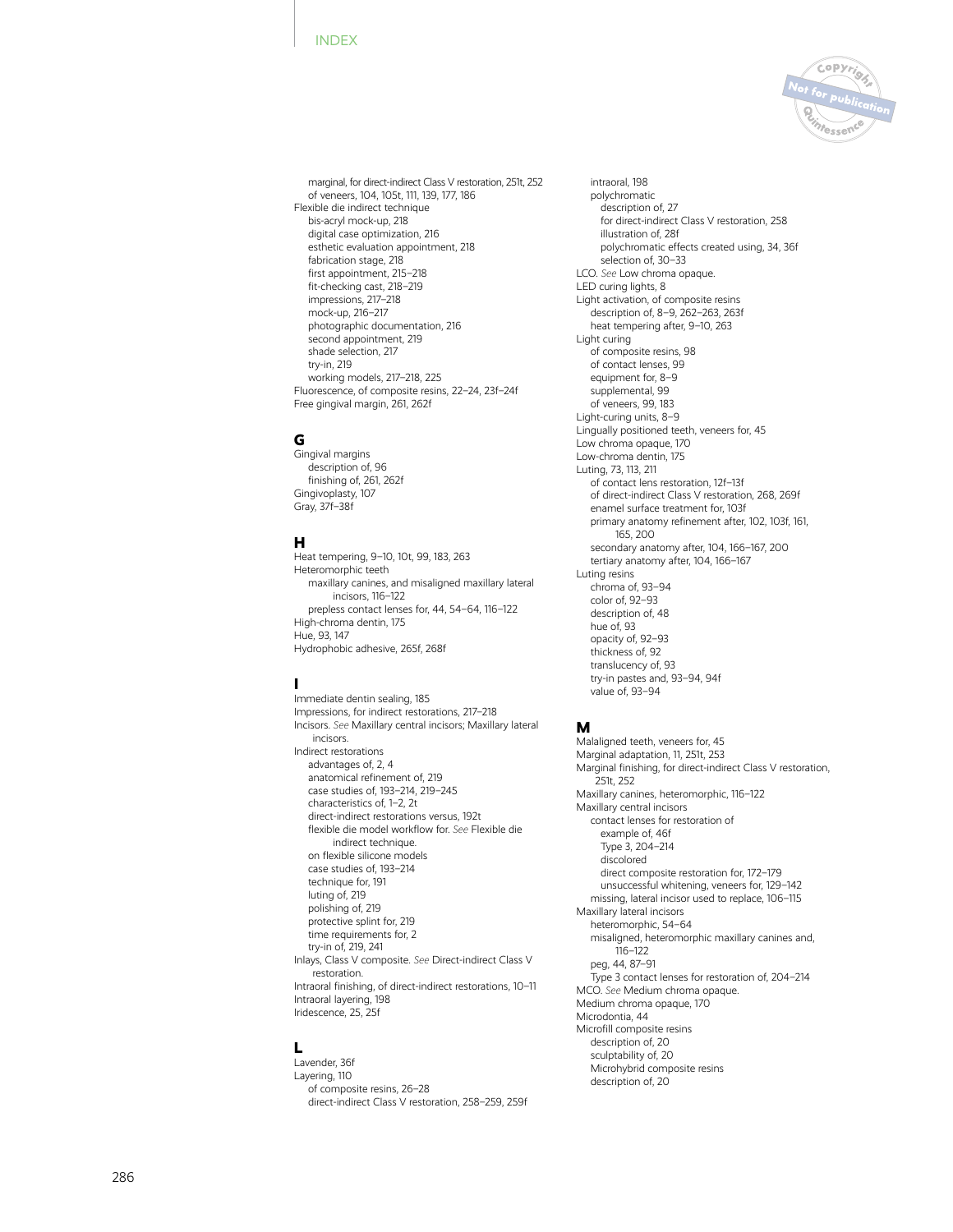#### INDEX



sculptability of, 21 thixotropic properties of, 21 Type 2 contact lens with, 53 Milky-white semitranslucent enamels description of, 30, 31t, 180 Type 2 contact lens with, 53

## **N**

Nanofill composite resins, 20 Nanohybrid composite resins description of, 20 sculptability of, 21 Type 2 contact lens with, 53 Natural layering shading system, 27, 258 NCCLs. *See* Noncarious cervical lesions. NLS system. *See* Natural layering shading system. Noncarious cervical lesions case study of, 272–280 categorization of, 258, 259f cavitation of, 259f composite resins for, 250 definition of, 249 direct-indirect Class V restoration for. *See* Directindirect Class V restoration. illustration of, 249f preluting surface treatment of, 265f, 265–267, 267f restoration of, 249 sclerotic dentin with, 265–266 short teeth and deficient direct composite resin restorations with, 78–85 Non-VITA/non-VITA systems, 26 Non-VITA/VITA systems, 26, 258

#### **O**

Ochre, 35, 36f, 38f Opacity of composite resins, 22 of luting resins, 92–93 of opaquers, 39 veneer thickness and, 92 Opalescence, 25, 25f Opaquer(s) amount to apply, 40 application of, 137 case studies of, 158 Creative Color, 169–170, 170f definition of, 38 for discolored teeth, 169–170, 180 Estelite Color, 38, 39f, 39t, 89, 170, 171f film thickness of, 40 layering of, 40 masking effect of, 181 opacity of, 39 opaquing effect of, 38 overapplication of, 40 reason for using, 38 selection of, 40 Opaquer + ochre + red, 37f

## **P**

Patient satisfaction, 3 Peg lateral incisors, 44, 87–91 Periodontal health, 253 Phosphoric acid, 101 PMMA. *See* Polymethyl methacrylate. Polishing, 111–112 aluminum oxide disks for, 11, 98, 264f, 267f, 270f, 271 of composite resins, 11, 12f–13f, 98–99

of direct-indirect Class V restoration, 270f, 270–271 of direct-indirect restorations, 104, 105t of veneers, 139, 186 Polychromatic effects, 34, 36f Polychromatic layers/layering description of, 27 for direct-indirect Class V restoration, 258 illustration of, 28f polychromatic effects created using, 34, 36f selection of, 30–33 Polymerization, dark phase, 9 Polymerization shrinkage, 4, 251t, 252 Polymethyl methacrylate, 11 Polyvinyl siloxane, 217 Post-crown lengthening, 237 Prepless veneers. *See* Contact lens(es). Primary anatomy refinement, 102, 103f, 161, 165, 200

# **Q**

Quartz-tungsten-halogen lamp-based curing units, 8

## **R**

Red, 35, 37f–38f Restorations. *See also* specific restoration. esthetic quality and longevity of, 1–2 luting resin applied to, 101f removal of, 98 Retraction cords, 261, 262f Rotary polishers, 11 Rubber-based rotary polishers, 11

# **S**

Sandblasting, 92 Sclerotic dentin, 265–266 Secondary anatomy, 104, 166–167, 200 Selective-etch approach, 185–186, 271–280 Self-etch adhesives, 101, 183, 266, 278 Semidirect technique, 4 Shade/shading composite resin systems based on, 26, 32t mismatch of chip on direct veneer with, contact lenses for, 66–76 discolored maxillary peg lateral incisors with, 86–91 try-in technique for, 71, 82, 94–95, 95f, 162, 177, 199, 228 Silanation, 100 Silicone matrix, 174 Soft tissue conditioner, 108 Subgingival margins, 104 Submicron-filled composites, 257

## **T**

Tertiary anatomy, 104, 166–167 Tints definition of, 34 Estelite Color system, 35, 38f illustration of, 176 indications for, 34 internal uses of, 35 selection of, 35 supplemental uses of, 34 Tooth crowding, 45 Tooth preparation for composite resins, 96 for contact lenses, prepless, 96 for veneers. *See* Veneers, with tooth preparation. Tooth substrate color, for prepless contact lenses, 46